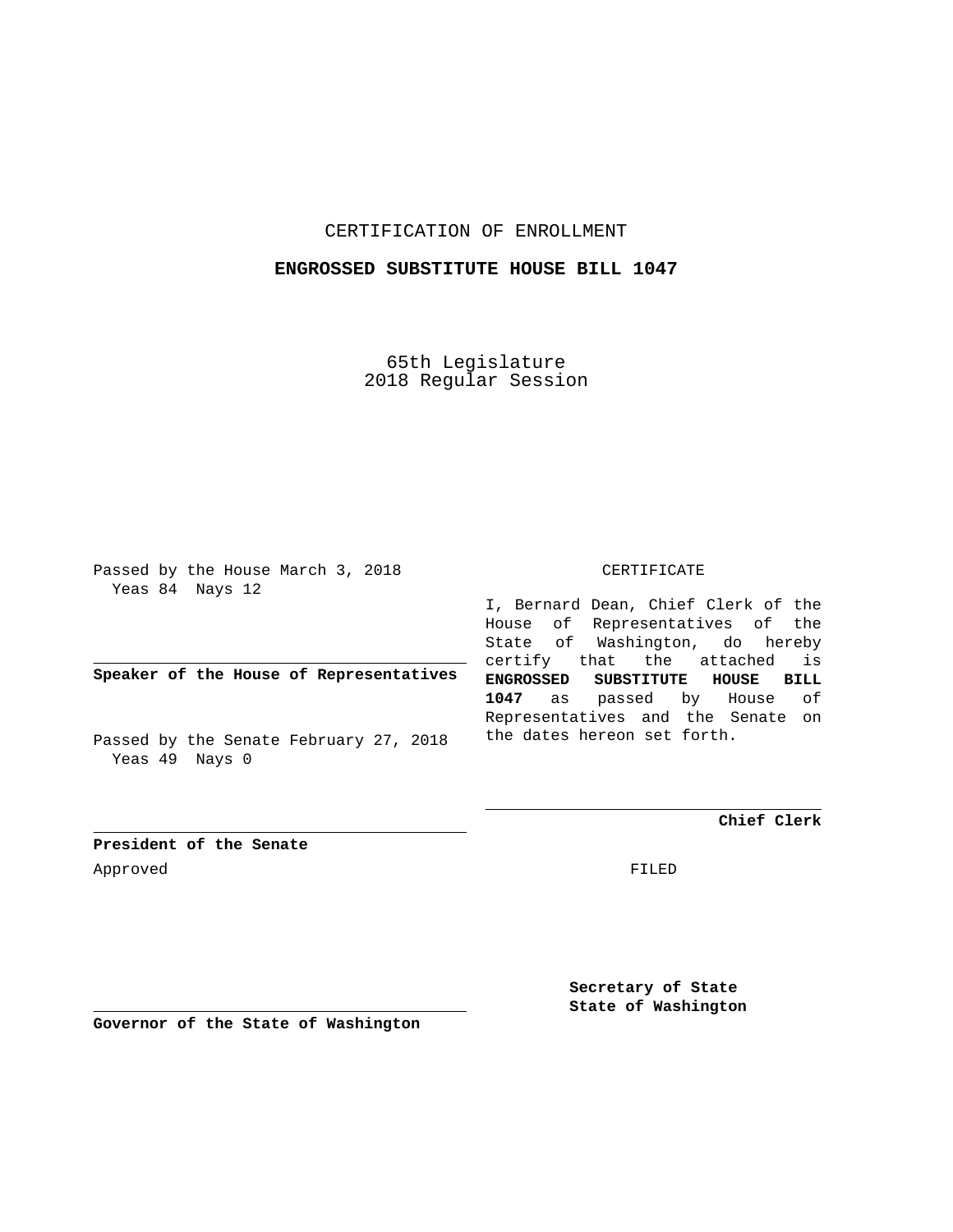#### **ENGROSSED SUBSTITUTE HOUSE BILL 1047**

AS AMENDED BY THE SENATE

Passed Legislature - 2018 Regular Session

# **State of Washington 65th Legislature 2017 Regular Session**

**By** House Health Care & Wellness (originally sponsored by Representatives Peterson, Appleton, Stanford, Robinson, Lytton, Ormsby, Senn, Jinkins, Bergquist, Frame, Gregerson, Doglio, Fey, Tharinger, Ryu, Kilduff, Macri, Hudgins, Farrell, Sawyer, and Cody)

READ FIRST TIME 02/17/17.

 AN ACT Relating to protecting the public's health by creating a system for safe and secure collection and disposal of unwanted medications; amending RCW 42.56.270 and 69.41.030; adding a new section to chapter 69.50 RCW; adding a new section to chapter 70.95 RCW; adding new sections to chapter 43.131 RCW; adding a new chapter to Title 69 RCW; creating a new section; prescribing penalties; and 7 providing an expiration date.

BE IT ENACTED BY THE LEGISLATURE OF THE STATE OF WASHINGTON:

 NEW SECTION. **Sec. 1.** LEGISLATIVE FINDINGS. (1) Abuse, fatal overdoses, and poisonings from prescription and over-the-counter medicines used in the home have emerged as an epidemic in recent years. Poisoning is the leading cause of unintentional injury-related death in Washington, and more than ninety percent of poisoning deaths are due to drug overdoses. Poisoning by prescription and over-the- counter medicines is also one of the most common means of suicide and suicide attempts, with poisonings involved in more than twenty-eight thousand suicide attempts between 2004 and 2013.

 (2) Home medicine cabinets are the most common source of prescription drugs that are diverted and misused. Studies find about seventy percent of those who abuse prescription medicines obtain the drugs from family members or friends, usually for free. People who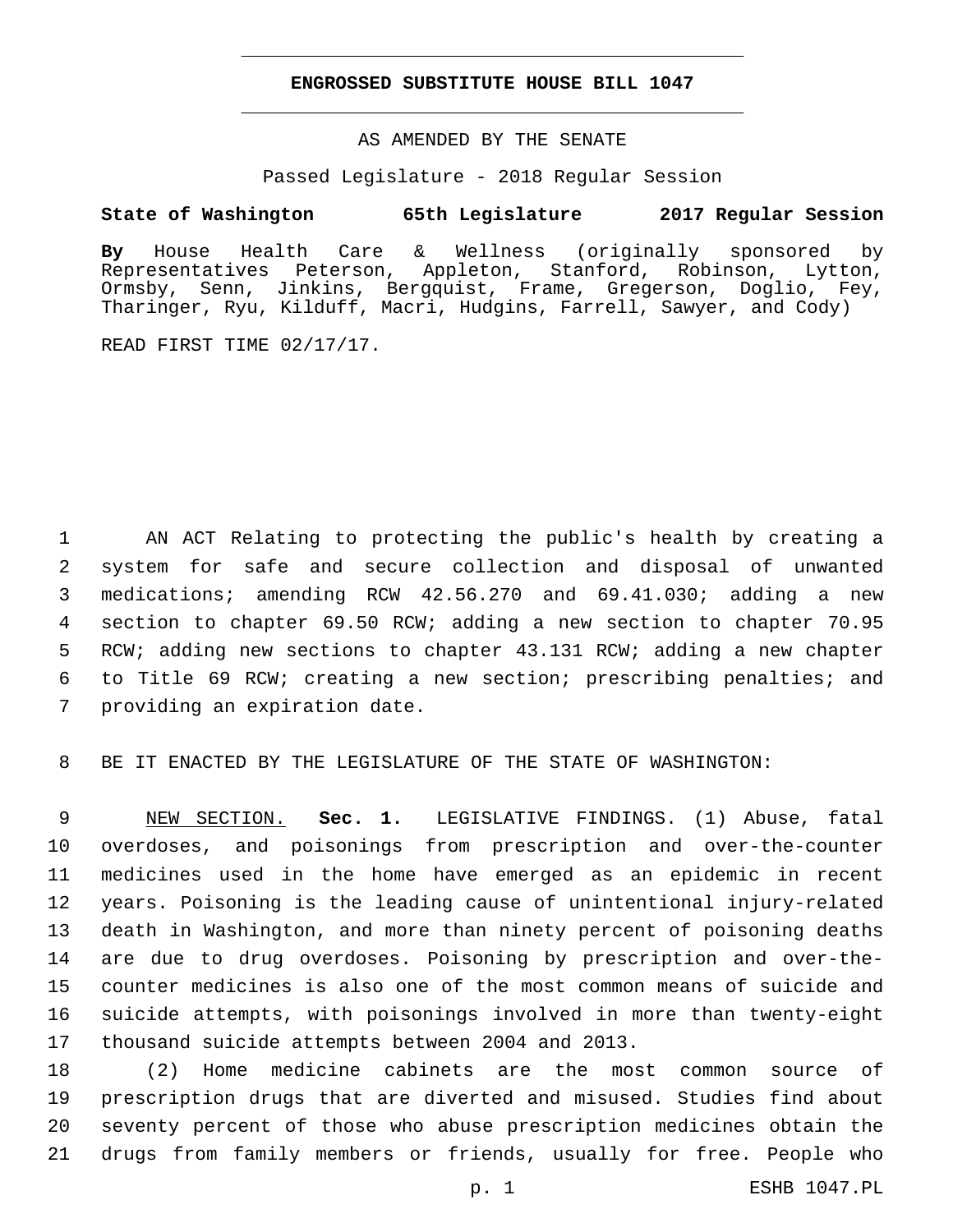are addicted to heroin often first abused prescription opiate medicines. Unused, unwanted, and expired medicines that accumulate in homes increase risks of drug abuse, overdoses, and preventable poisonings.4

 (3) A safe system for the collection and disposal of unused, unwanted, and expired medicines is a key element of a comprehensive strategy to prevent prescription drug abuse, but disposing of medicines by flushing them down the toilet or placing them in the garbage can contaminate groundwater and other bodies of water, contributing to long-term harm to the environment and animal life.

 (4) The legislature therefore finds that it is in the interest of public health to establish a single, uniform, statewide system of regulation for safe and secure collection and disposal of medicines through a uniform drug "take-back" program operated and funded by 15 drug manufacturers.

 NEW SECTION. **Sec. 2.** DEFINITIONS. The definitions in this section apply throughout this chapter unless the context clearly requires otherwise.

 (1) "Administer" means the direct application of a legend drug whether by injection, inhalation, ingestion, or any other means, to 21 the body of the patient or research subject by:

22 (a) A practitioner; or

 (b) The patient or research subject at the direction of the 24 practitioner.

 (2) "Authorized collector" means any of the following persons or entities that have entered into an agreement with a program operator 27 to collect covered drugs:

 (a) A person or entity that is registered with the United States drug enforcement administration and that qualifies under federal law to modify its registration to collect controlled substances for the 31 purpose of destruction;

32 (b) A law enforcement agency; or

 (c) An entity authorized by the department to provide an alternative collection mechanism for certain covered drugs that are not controlled substances, as defined in RCW 69.50.101.

 (3) "Collection site" means the location where an authorized collector operates a secure collection receptacle for collecting covered drugs.38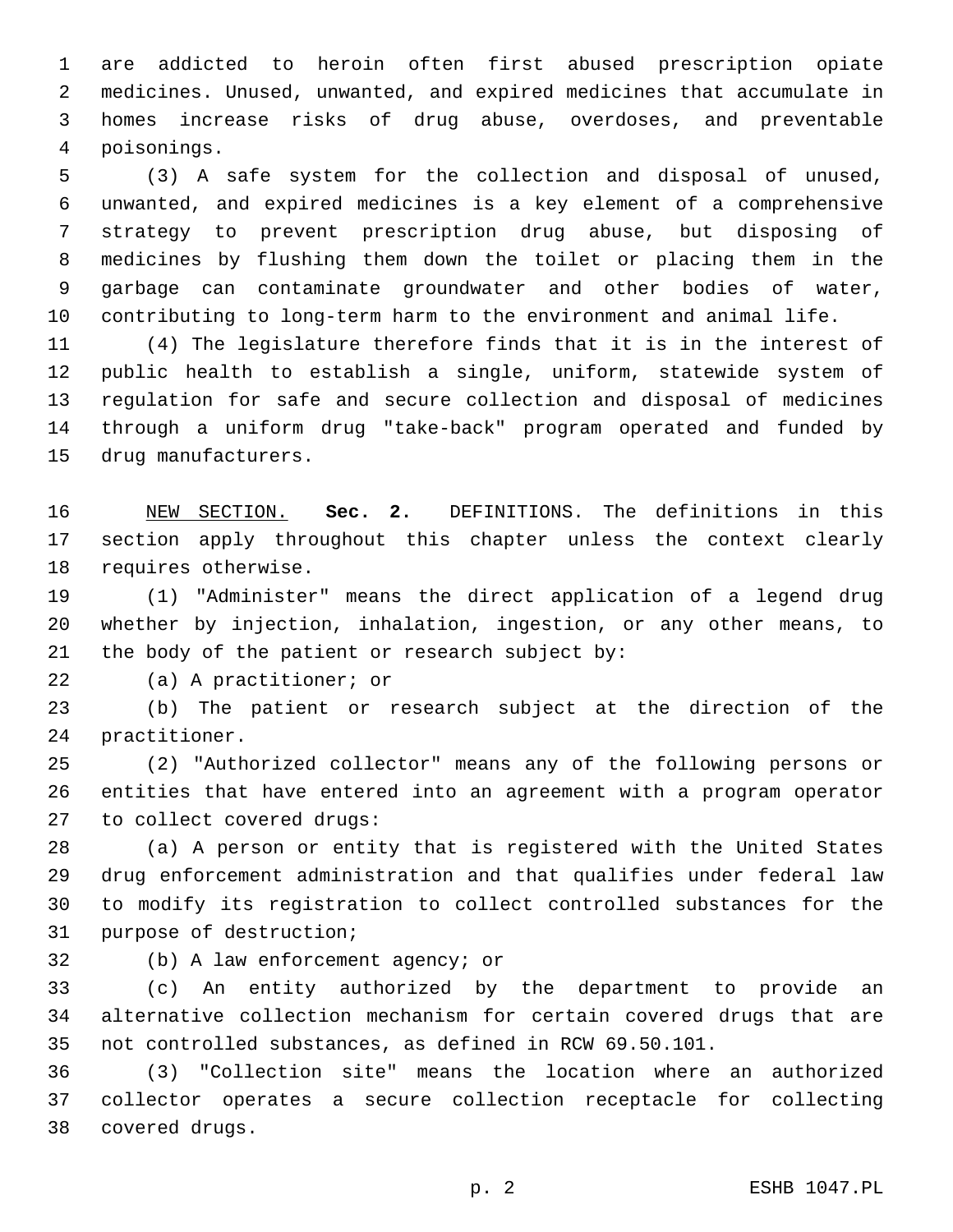(4)(a) "Covered drug" means a drug from a covered entity that the covered entity no longer wants and that the covered entity has abandoned or discarded or intends to abandon or discard. "Covered drug" includes legend drugs and nonlegend drugs, brand name and generic drugs, drugs for veterinary use for household pets, and drugs in medical devices and combination products.6

(b) "Covered drug" does not include:7

8 (i) Vitamins, minerals, or supplements;

 (ii) Herbal-based remedies and homeopathic drugs, products, or 10 remedies;

 (iii) Controlled substances contained in schedule I of the uniform controlled substances act, chapter 69.50 RCW;

 (iv) Cosmetics, shampoos, sunscreens, lip balm, toothpaste, antiperspirants, or other personal care products that are regulated as both cosmetics and nonprescription drugs under the federal food, 16 drug, and cosmetic act, 21 U.S.C. Sec. 301 et seq.;

 (v) Drugs for which manufacturers provide a pharmaceutical product stewardship or drug take-back program as part of a federal food and drug administration managed risk evaluation and mitigation 20 strategy under 21 U.S.C. Sec. 355-1;

 (vi) Biological drug products, as defined by 21 C.F.R. 600.3 (h) as it exists on the effective date of this section, for which manufacturers provide a pharmaceutical product stewardship or drug take-back program and who provide the department with a report describing the program, including how the drug product is collected and safely disposed and how patients are made aware of the drug take- back program, and who updates the department on changes that 28 substantially alter their drug take-back program;

(vii) Drugs that are administered in a clinical setting;

 (viii) Emptied injector products or emptied medical devices and 31 their component parts or accessories;

 (ix) Exposed needles or sharps, or used drug products that are 33 medical wastes; or

 (x) Pet pesticide products contained in pet collars, powders, 35 shampoos, topical applications, or other forms.

 (5) "Covered entity" means a state resident or other nonbusiness entity and includes an ultimate user, as defined by regulations adopted by the United States drug enforcement administration. "Covered entity" does not include a business generator of pharmaceutical waste, such as a hospital, clinic, health care

p. 3 ESHB 1047.PL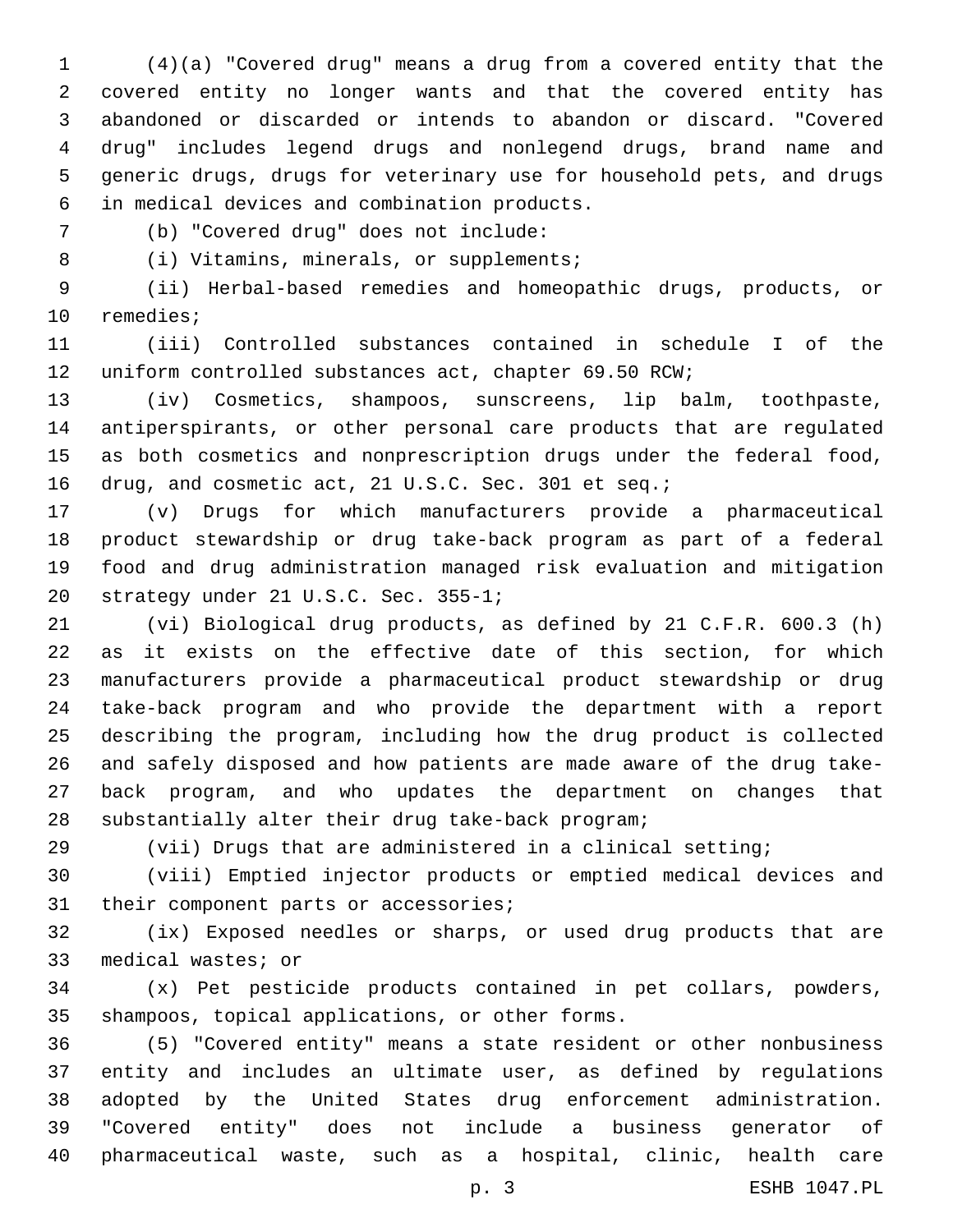provider's office, veterinary clinic, pharmacy, or law enforcement 2 agency.

 (6) "Covered manufacturer" means a person, corporation, or other entity engaged in the manufacture of covered drugs sold in or into Washington state. "Covered manufacturer" does not include:

 (a) A private label distributor or retail pharmacy that sells a drug under the retail pharmacy's store label if the manufacturer of the drug is identified under section 4 of this act;

 (b) A repackager if the manufacturer of the drug is identified 10 under section 4 of this act; or

 (c) A nonprofit, 501(c)(3) health care corporation that repackages drugs solely for the purpose of supplying a drug to facilities or retail pharmacies operated by the corporation or an affiliate of the corporation if the manufacturer of the drug is 15 identified under section 4 of this act.

(7) "Department" means the department of health.

(8)(a) "Drug" means:17

 (a) Substances recognized as drugs in the official United States pharmacopoeia, official homeopathic pharmacopoeia of the United States, or official national formulary, or any supplement to any of 21 them;

 (b) Substances intended for use in the diagnosis, cure, mitigation, treatment, or prevention of disease in human beings or 24 animals;

 (c) Substances other than food, minerals, or vitamins that are intended to affect the structure or any function of the body of human beings or animals; and

 (d) Substances intended for use as a component of any article 39 specified in  $(a)$ ,  $(b)$ , or  $(c)$  of this subsection.

 (9) "Drug take-back organization" means an organization designated by a manufacturer or group of manufacturers to act as an agent on behalf of each manufacturer to develop and implement a drug 33 take-back program.

 (10) "Drug take-back program" or "program" means a program implemented by a program operator for the collection, transportation, 36 and disposal of covered drugs.

 (11) "Drug wholesaler" means an entity licensed as a wholesaler 38 under chapter 18.64 RCW.

 (12) "Generic drug" means a drug that is chemically identical or bioequivalent to a brand name drug in dosage form, safety, strength,

p. 4 ESHB 1047.PL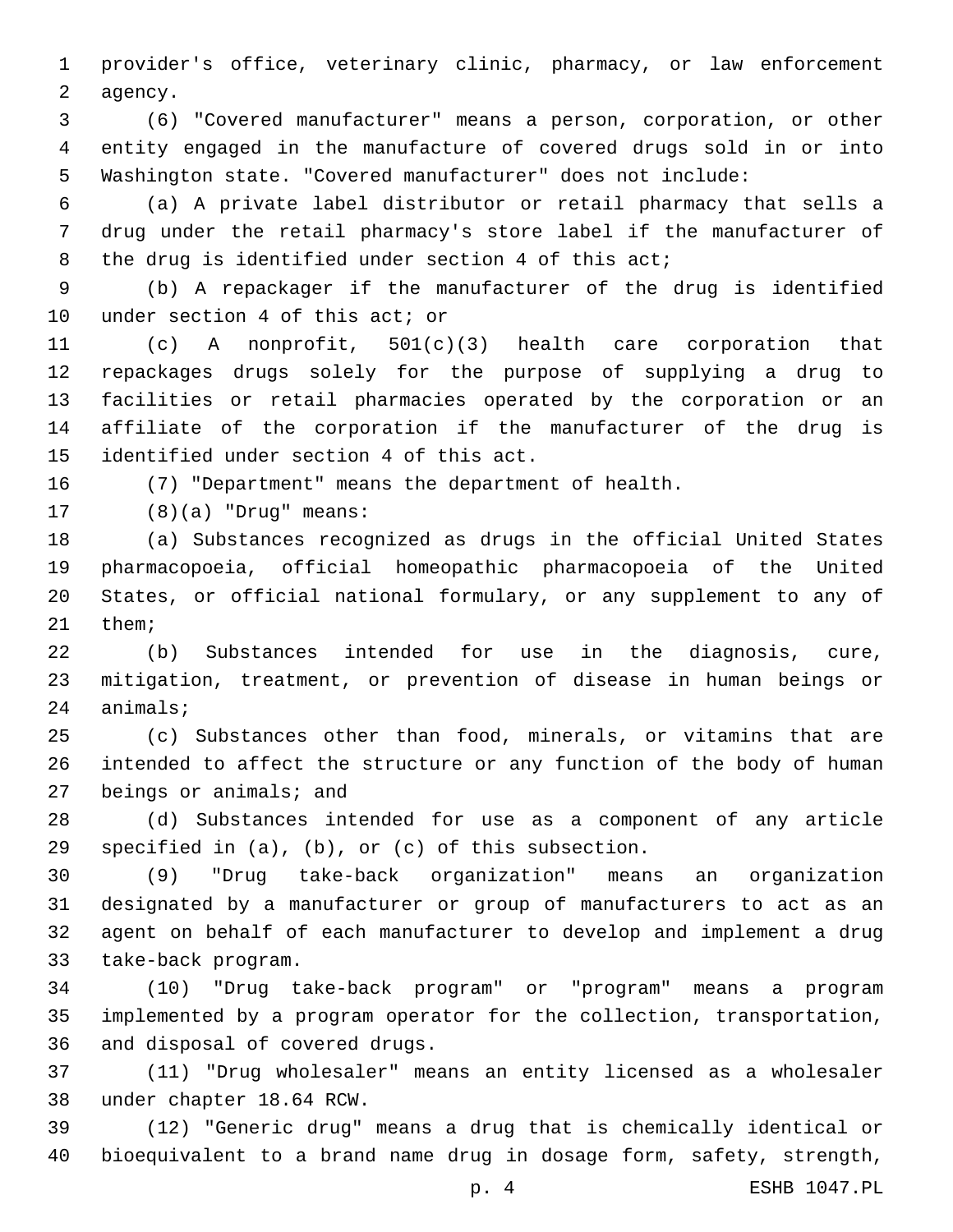route of administration, quality, performance characteristics, and intended use. The inactive ingredients in a generic drug need not be identical to the inactive ingredients in the chemically identical or bioequivalent brand name drug.4

 (13) "Legend drug" means a drug, including a controlled substance under chapter 69.50 RCW, that is required by any applicable federal or state law or regulation to be dispensed by prescription only or 8 that is restricted to use by practitioners only.

 (14) "Mail-back distribution location" means a facility, such as a town hall or library, that offers prepaid, preaddressed mailing 11 envelopes to covered entities.

 (15) "Mail-back program" means a method of collecting covered drugs from covered entities by using prepaid, preaddressed mailing 14 envelopes.

(16) "Manufacture" has the same meaning as in RCW 18.64.011.

 (17) "Nonlegend drug" means a drug that may be lawfully sold 17 without a prescription.

 (18) "Pharmacy" means a place licensed as a pharmacy under 19 chapter 18.64 RCW.

 (19) "Private label distributor" means a company that has a valid labeler code under 21 C.F.R. Sec. 207.17 and markets a drug product under its own name, but does not perform any manufacturing.

 (20) "Program operator" means a drug take-back organization, covered manufacturer, or group of covered manufacturers that implements or intends to implement a drug take-back program approved 26 by the department.

 (21) "Repackager" means a person who owns or operates an establishment that repacks and relabels a product or package containing a covered drug for further sale, or for distribution 30 without further transaction.

 (22) "Retail pharmacy" means a place licensed as a pharmacy under chapter 18.64 RCW for the retail sale and dispensing of drugs.

(23) "Secretary" means the secretary of health.

 NEW SECTION. **Sec. 3.** REQUIREMENT TO PARTICIPATE IN A DRUG TAKE- BACK PROGRAM. A covered manufacturer must establish and implement a drug take-back program that complies with the requirements of this chapter. A manufacturer that becomes a covered manufacturer after the effective date of this section must, no later than six months after the date on which the manufacturer became a covered manufacturer,

p. 5 ESHB 1047.PL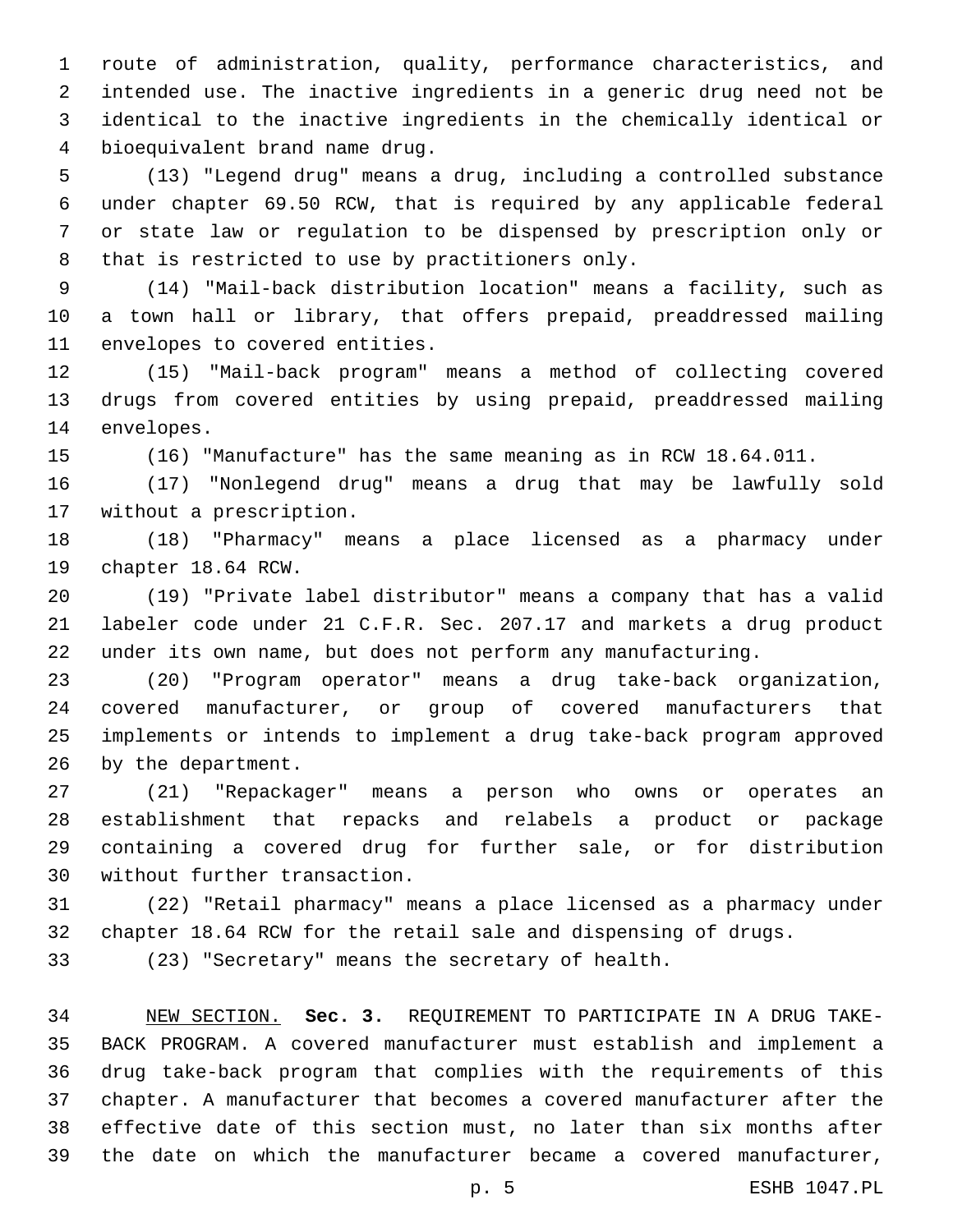participate in an approved drug take-back program or establish and implement a drug take-back program that complies with the requirements of this chapter. A covered manufacturer may establish and implement a drug take-back program independently, as part of a group of covered manufacturers, or through membership in a drug takeback organization.6

 NEW SECTION. **Sec. 4.** IDENTIFICATION OF COVERED MANUFACTURERS. (1) No later than ninety days after the effective date of this section, a drug wholesaler that sells a drug in or into Washington must provide a list of drug manufacturers to the department in a form agreed upon with the department. A drug wholesaler must provide an updated list to the department on January 15th of each year.

 (2) No later than ninety days after the effective date of this section, a retail pharmacy, private label distributor, or repackager must provide written notification to the department identifying the drug manufacturer from which the retail pharmacy, private label distributor, or repackager obtains a drug that it sells under its own 18 label.

 (3) A person or entity that receives a letter of inquiry from the department regarding whether or not it is a covered manufacturer under this chapter shall respond in writing no later than sixty days after receipt of the letter. If the person or entity does not believe it is a covered manufacturer for purposes of this chapter, it shall: (a) State the basis for the belief; (b) provide a list of any drugs it sells, distributes, repackages, or otherwise offers for sale within the state; and (c) identify the name and contact information of the manufacturer of the drugs identified under (b) of this 28 subsection.

 NEW SECTION. **Sec. 5.** DRUG TAKE-BACK PROGRAM APPROVAL. (1) By July 1, 2019, a program operator must submit a proposal for the establishment and implementation of a drug take-back program to the department for approval. The department shall approve a proposed program if the applicant submits a completed application, the proposed program meets the requirements of subsection (2) of this section, and the applicant pays the appropriate fee established by the department under section 12 of this act.

 (2) To be approved by the department, a proposed drug take-back 38 program must: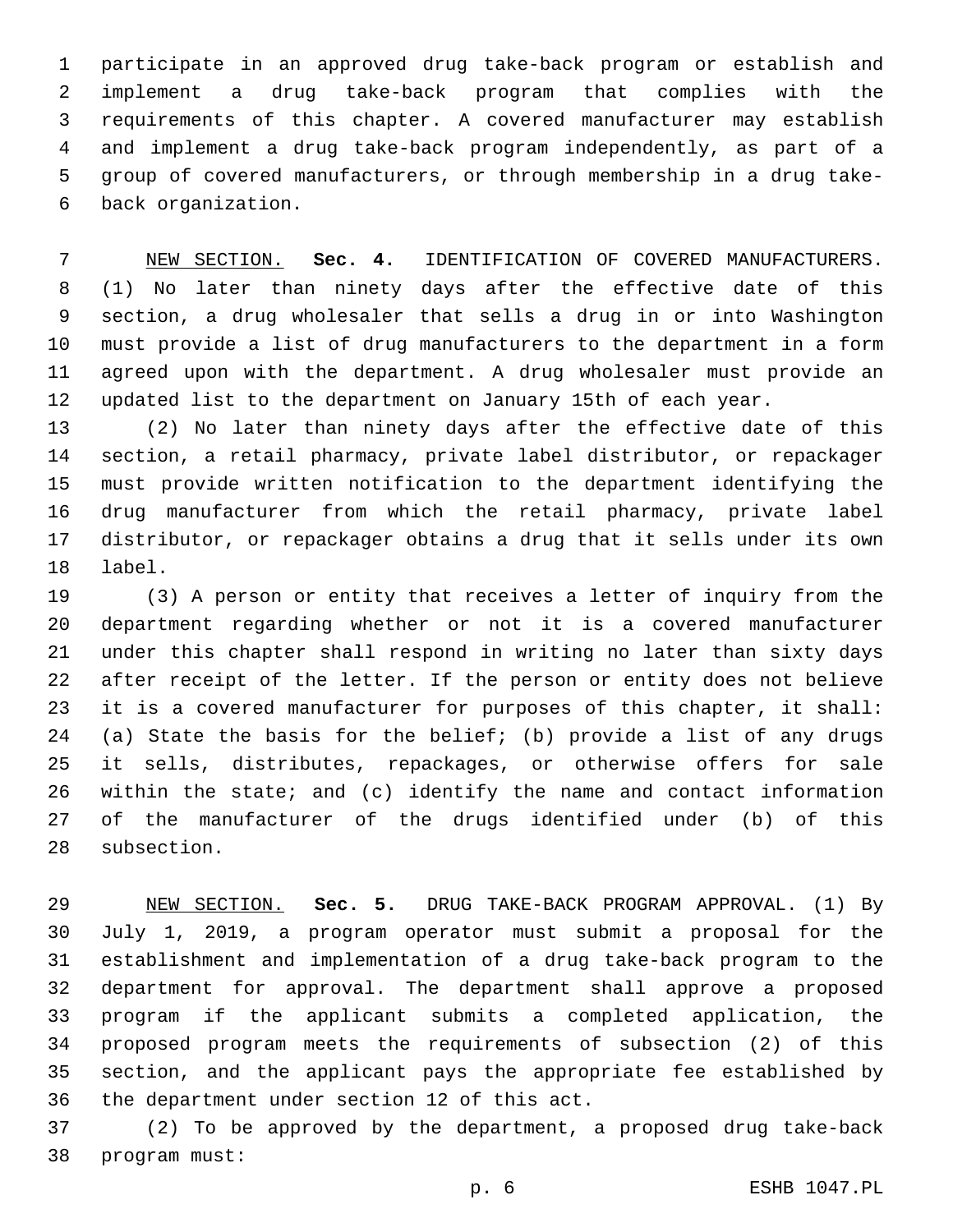(a) Identify and provide contact information for the program operator and each participating covered manufacturer;

 (b) Identify and provide contact information for the authorized collectors for the proposed program, as well as the reasons for excluding any potential authorized collectors from participation in 6 the program;

 (c) Provide for a collection system that complies with section 6 8 of this act;

 (d) Provide for a handling and disposal system that complies with 10 section 8 of this act;

 (e) Identify any transporters and waste disposal facilities that 12 the program will use;

 (f) Adopt policies and procedures to be followed by persons handling covered drugs collected under the program to ensure safety, security, and compliance with regulations adopted by the United States drug enforcement administration, as well as any applicable 17 laws;

 (g) Ensure the security of patient information on drug packaging during collection, transportation, recycling, and disposal;

 (h) Promote the program by providing consumers, pharmacies, and other entities with educational and informational materials as 22 required by section of this act;

 (i) Demonstrate adequate funding for all administrative and operational costs of the drug take-back program, with costs apportioned among participating covered manufacturers;

 (j) Set long-term and short-term goals with respect to collection 27 amounts and public awareness; and

 (k) Consider: (i) The use of existing providers of pharmaceutical waste transportation and disposal services; (ii) separation of covered drugs from packaging to reduce transportation and disposal 31 costs; and (iii) recycling of drug packaging.

 (3)(a) No later than one hundred twenty days after receipt of a drug take-back program proposal, the department shall either approve or reject the proposal in writing to the applicant. The department may extend the deadline for approval or rejection of a proposal for good cause. If the department rejects the proposal, it shall provide 37 the reason for rejection.

 (b) No later than ninety days after receipt of a notice of rejection under (a) of this subsection, the applicant shall submit a revised proposal to the department. The department shall either

p. 7 ESHB 1047.PL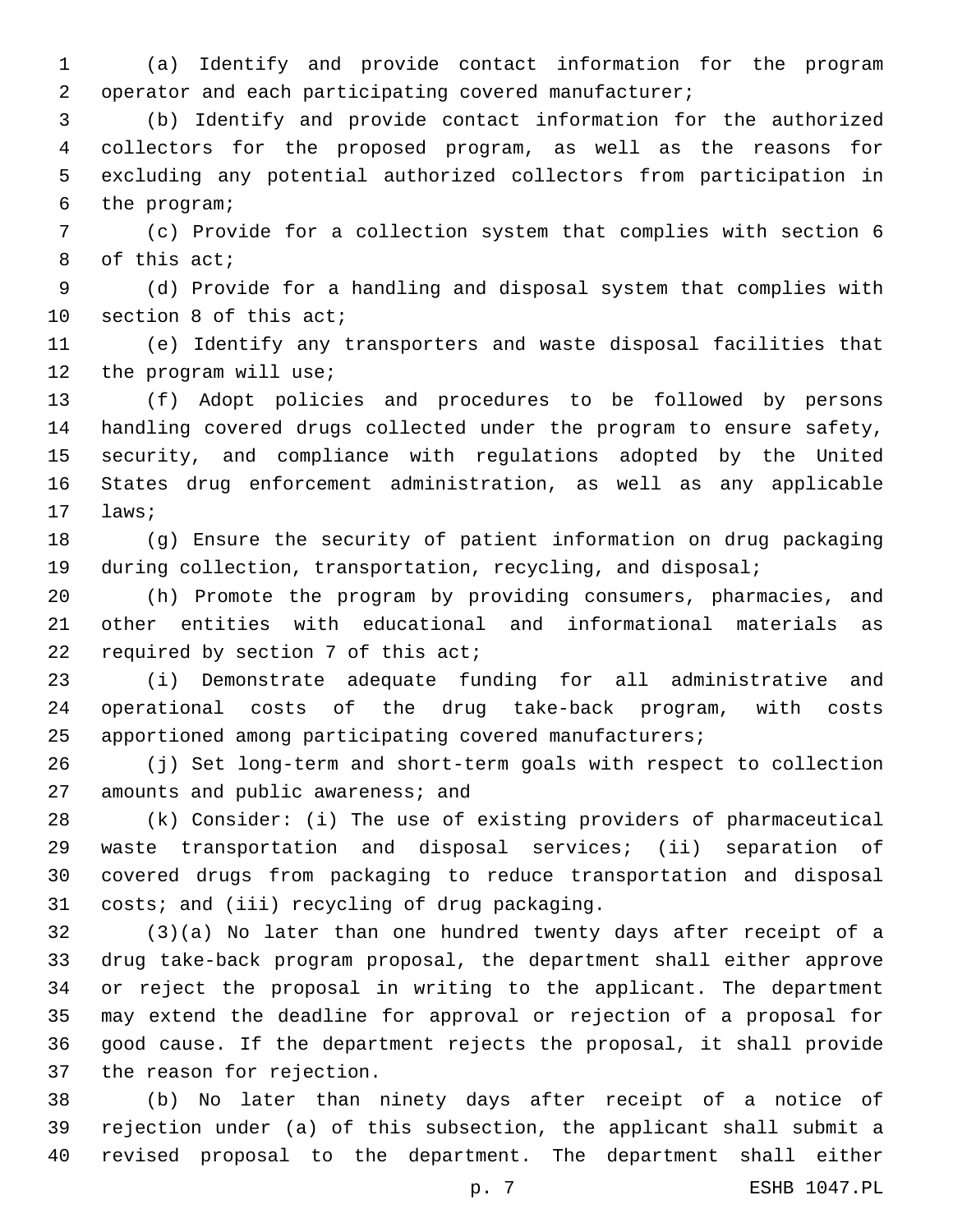approve or reject the revised proposal in writing to the applicant within ninety days after receipt of the revised proposal, including 3 the reason for rejection, if applicable.

 (c) If the department rejects a revised proposal, the department 5 may:

 (i) Require the program operator to submit a further revised 7 proposal;

 (ii) Develop and impose changes to some or all of the revised 9 proposal to address deficiencies;

 (iii) Require the covered manufacturer or covered manufacturers that proposed the rejected revised proposal to participate in a 12 previously approved drug take-back program; or

 (iv) Find the covered manufacturer out of compliance with the requirements of this chapter and take enforcement action as provided 15 in section 11 of this act.

 (4) The program operator must initiate operation of an approved drug take-back program no later than one hundred eighty days after 18 approval of the proposal by the department.

 (5)(a) Proposed changes to an approved drug take-back program that substantially alter program operations must have prior written approval of the department. A program operator must submit to the department such a proposed change in writing at least fifteen days before the change is scheduled to occur. Changes requiring prior approval of the department include changes to participating covered manufacturers, collection methods, achievement of the service convenience goal described in section 6 of this act, policies and procedures for handling covered drugs, education and promotion 28 methods, and selection of disposal facilities.

 (b) For changes to a drug take-back program that do not substantially alter program operations, a program operator must notify the department at least seven days before implementing the change. Changes that do not substantially alter program operations include changes to collection site locations, methods for scheduling and locating periodic collection events, and methods for distributing 35 prepaid, preaddressed mailers.

 (c) A program operator must notify the department of any changes to the official point of contact for the program no later than fifteen days after the change. A program operator must notify the department of any changes in ownership or contact information for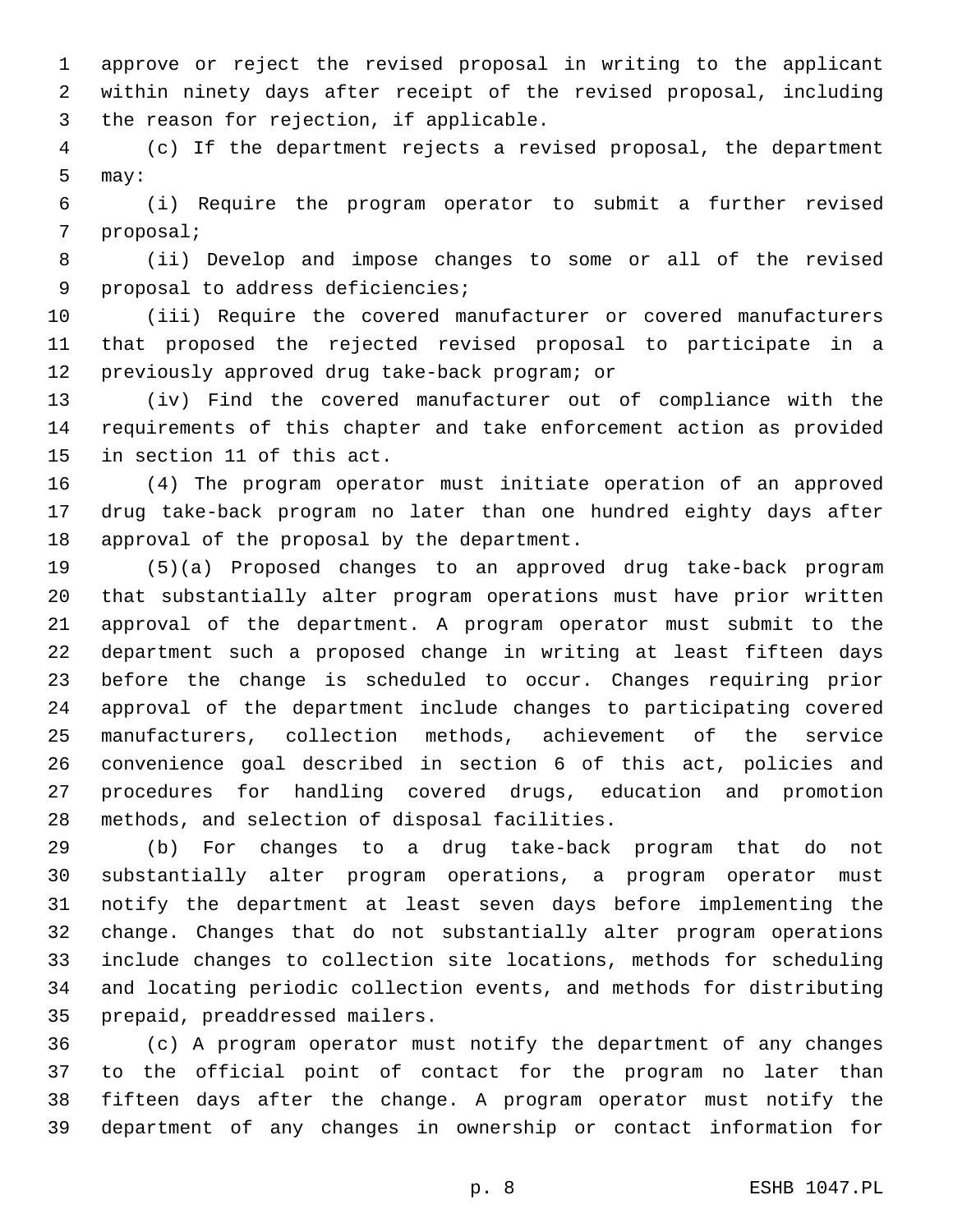participating covered manufacturers no later than ninety days after 2 such change.

 (6) No later than four years after a drug take-back program initiates operations, and every four years thereafter, the program operator must submit an updated proposal to the department describing any substantive changes to program elements described in subsection (2) of this section. The department shall approve or reject the updated proposal using the process described in subsection (3) of 9 this section.

 (7) The department shall make all proposals submitted under this section available to the public and shall provide an opportunity for 12 written public comment on each proposal.

 NEW SECTION. **Sec. 6.** COLLECTION SYSTEM. (1)(a) At least one hundred twenty days prior to submitting a proposal under section 5 of this act, a program operator must notify potential authorized collectors of the opportunity to serve as an authorized collector for the proposed drug take-back program. A program operator must commence good faith negotiations with a potential authorized collector no later than thirty days after the potential authorized collector expresses interest in participating in a proposed program.

 (b) A person or entity may serve as an authorized collector for a drug take-back program voluntarily or in exchange for compensation, but nothing in this chapter requires a person or entity to serve as 24 an authorized collector.

 (c) A drug take-back program must include as an authorized collector any retail pharmacy, hospital or clinic with an on-site pharmacy, or law enforcement agency that offers to participate in the program without compensation and meets the requirements of subsection (2) of this section. Such a pharmacy, hospital, clinic, or law enforcement agency must be included as an authorized collector in the program no later than ninety days after receiving the offer to 32 participate.

 (d) A drug take-back program may also locate collection sites at: (i) A long-term care facility where a pharmacy, or a hospital or clinic with an on-site pharmacy, operates a secure collection 36 receptacle;

 (ii) A substance use disorder treatment program, as defined in 38 RCW 71.24.025; or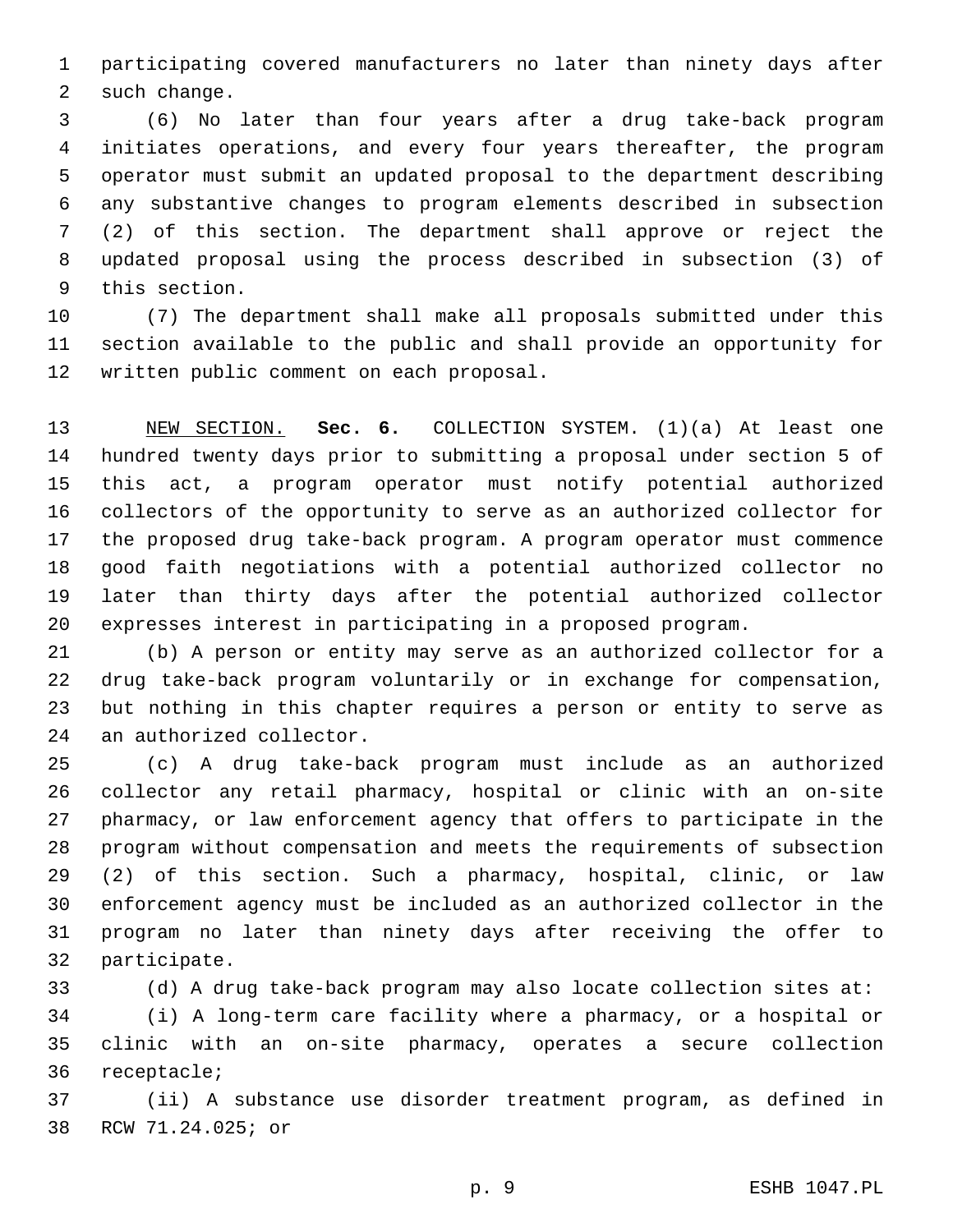(iii) Any other authorized collector willing to participate as a collection site and able to meet the requirements of subsection (2) 3 of this section.

 (2)(a) A collection site must accept all covered drugs from covered entities during the hours that the authorized collector is normally open for business with the public.6

 (b) A collection site located at a long-term care facility may only accept covered drugs that are in the possession of individuals 9 who reside or have resided at the facility.

 (c) A collection site must use secure collection receptacles in compliance with state and federal law, including any applicable on- site storage and collection standards adopted by rule pursuant to chapter 70.95 or 70.105 RCW and United States drug enforcement administration regulations. The program operator must provide a service schedule that meets the needs of each collection site to ensure that each secure collection receptacle is serviced as often as necessary to avoid reaching capacity and that collected covered drugs are transported to final disposal in a timely manner, including a process for additional prompt collection service upon notification from the collection site. Secure collection receptacle signage must prominently display a toll-free telephone number and web site for the program so that members of the public may provide feedback on 23 collection activities.

 (d) An authorized collector must comply with applicable provisions of chapters 70.95 and 70.105 RCW, including rules adopted pursuant to those chapters that establish collection and transportation standards, and federal laws and regulations governing the handling of covered drugs, including United States drug 29 enforcement administration regulations.

 (3)(a) A drug take-back program's collection system must be safe, secure, and convenient on an ongoing, year-round basis and must provide equitable and reasonably convenient access for residents 33 across the state.

 (b) In establishing and operating a collection system, a program operator must give preference to locating collection sites at retail pharmacies, hospitals or clinics with on-site pharmacies, and law 37 enforcement agencies.

 (c)(i) Each population center must have a minimum of one collection site, plus one additional collection site for every fifty thousand residents of the city or town located within the population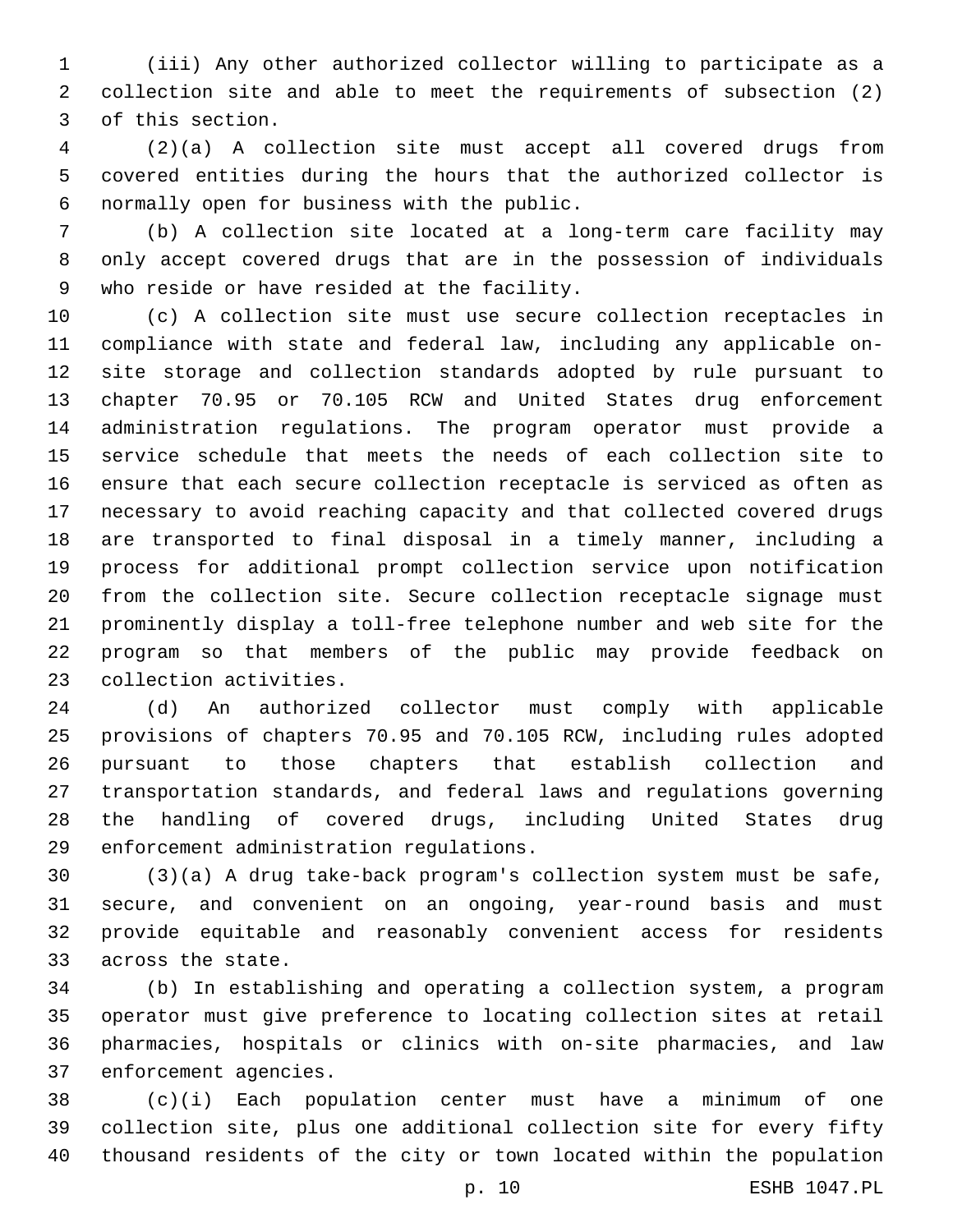center. Collection sites must be geographically distributed to provide reasonably convenient and equitable access to all residents 3 of the population center.

 (ii) On islands and in areas outside of population centers, a collection site must be located at the site of each potential authorized collector that is regularly open to the public, unless the program operator demonstrates to the satisfaction of the department that a potential authorized collector is unqualified or unwilling to participate in the drug take-back program, in accordance with the 10 requirements of subsection (1) of this section.

 (iii) For purposes of this section, "population center" means a city or town and the unincorporated area within a ten-mile radius 13 from the center of the city or town.

 (d) A program operator must establish mail-back distribution locations or hold periodic collection events to supplement service to any area of the state that is underserved by collection sites, as determined by the department, in consultation with the local health jurisdiction. The program operator, in consultation with the department, local law enforcement, the local health jurisdiction, and the local community, must determine the number and locations of mail- back distribution locations or the frequency and location of these collections events, to be held at least twice a year, unless otherwise determined through consultation with the local community. The program must arrange any periodic collection events in advance with local law enforcement agencies and conduct periodic collection events in compliance with United States drug enforcement administration regulations and protocols and applicable state laws.

 (e) Upon request, a drug take-back program must provide a mail- back program free of charge to covered entities and to retail pharmacies that offer to distribute prepaid, preaddressed mailing envelopes for the drug take-back program. A drug take-back program must permit covered entities to request prepaid, preaddressed mailing envelopes through the program's web site, the program's toll-free telephone number, and a request to a pharmacist at a retail pharmacy 35 distributing the program's mailing envelopes.

 (f) The program operator must provide alternative collection methods for any covered drugs, other than controlled substances, that cannot be accepted or commingled with other covered drugs in secure collection receptacles, through a mail-back program, or at periodic collection events, to the extent permissible under applicable state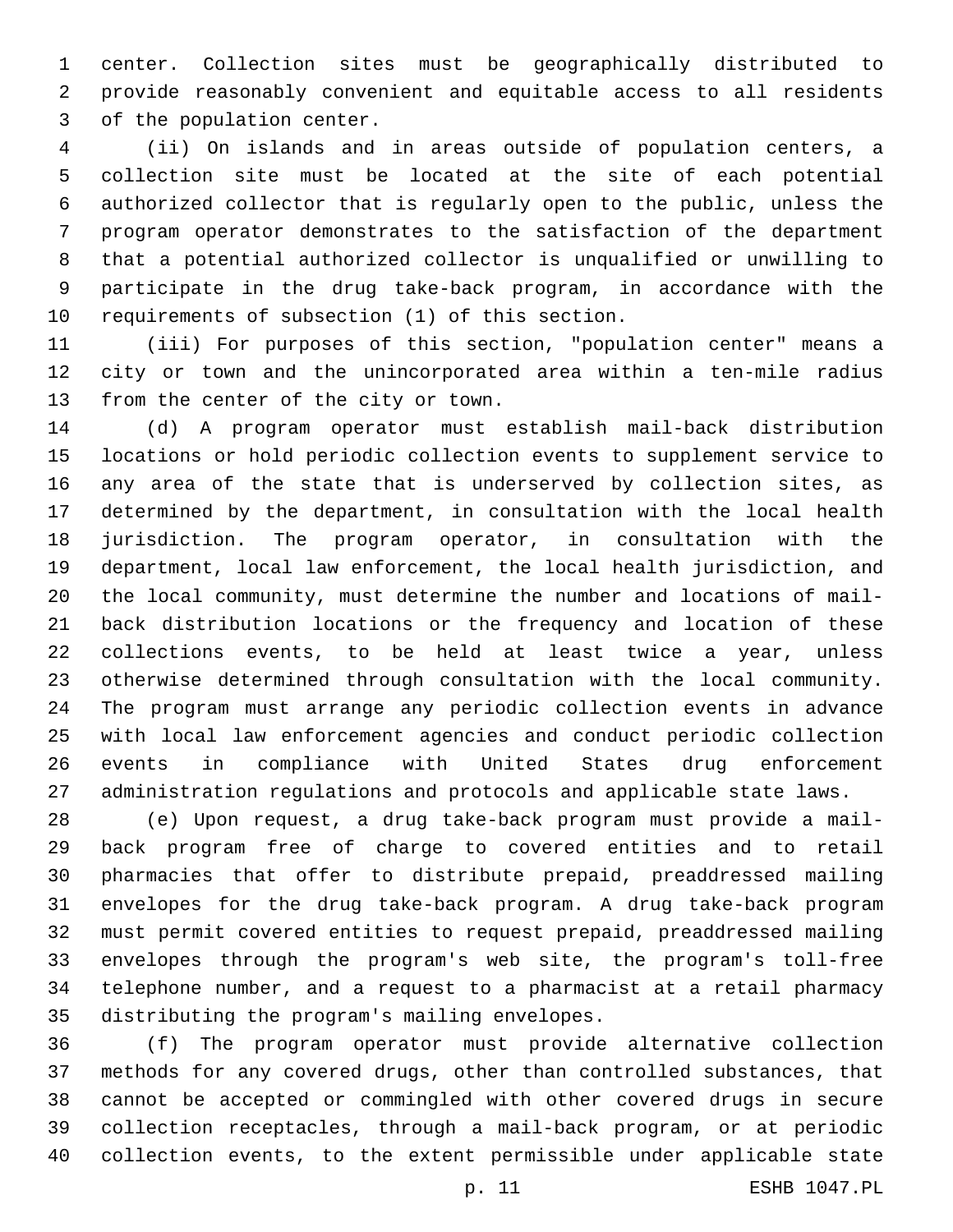and federal laws. The department shall review and approve of any alternative collection methods prior to their implementation.

 NEW SECTION. **Sec. 7.** DRUG TAKE-BACK PROGRAM PROMOTION. (1) A drug take-back program must develop and provide a system of promotion, education, and public outreach about the safe storage and secure collection of covered drugs. This system may include signage, written materials to be provided at the time of purchase or delivery of covered drugs, and advertising or other promotional materials. At a minimum, each program must:

 (a) Promote the safe storage of legend drugs and nonlegend drugs by residents before secure disposal through a drug take-back program;

 (b) Discourage residents from disposing of covered drugs in solid 13 waste collection, sewer, or septic systems;

 (c) Promote the use of the drug take-back program so that where and how to return covered drugs is widely understood by residents, pharmacists, retail pharmacies, health care facilities and providers, 17 veterinarians, and veterinary hospitals;

 (d) Establish a toll-free telephone number and web site publicizing collection options and collection sites and discouraging improper disposal practices for covered drugs, such as flushing them 21 or placing them in the garbage;

 (e) Prepare educational and outreach materials that: Promote safe storage of covered drugs; discourage the disposal of covered drugs in solid waste collection, sewer, or septic systems; and describe how to return covered drugs to the drug take-back program. The materials must use plain language and explanatory images to make collection services and discouraged disposal practices readily understandable to all residents, including residents with limited English proficiency;

 (f) Disseminate the educational and outreach materials described in (e) of this subsection to pharmacies, health care facilities, and other interested parties for dissemination to covered entities;

 (g) Work with authorized collectors to develop a readily recognizable, consistent design of collection receptacles, as well as clear, standardized instructions for covered entities on the use of collection receptacles. The department may provide guidance to program operators on the development of the instructions and design; 37 and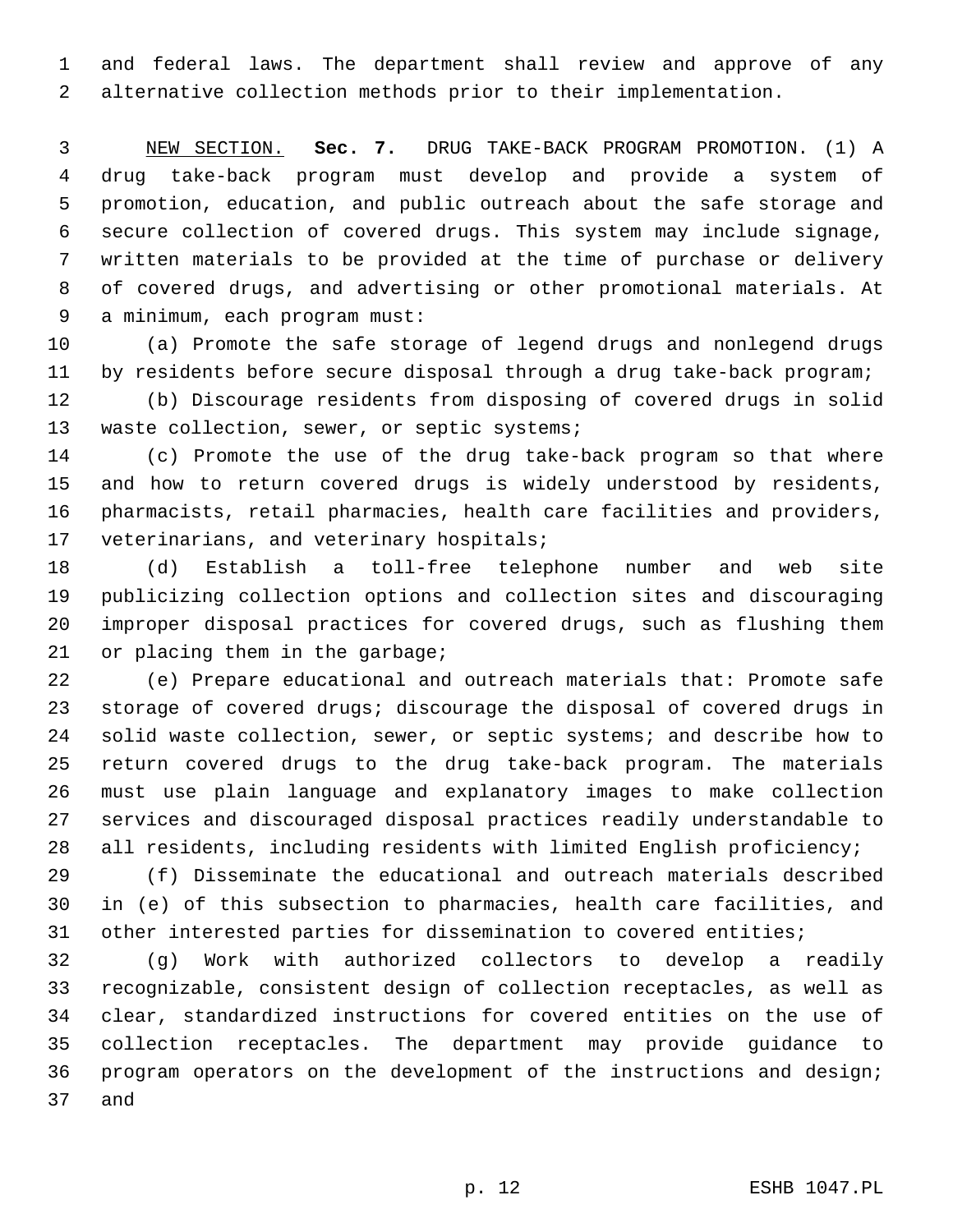(h) Annually report on its promotion, outreach, and public education activities in its annual report required by section 10 of 3 this act.

 (2) If more than one drug take-back program is approved by the department, the programs must coordinate their promotional activities to ensure that all state residents can easily identify, understand, and access the collection services provided by any drug take-back program. Coordination efforts must include providing residents with a single toll-free telephone number and single web site to access information about collection services for every approved program.

 (3) Pharmacies and other entities that sell medication in the state are encouraged to promote secure disposal of covered drugs through the use of one or more approved drug take-back programs. Upon request, a pharmacy must provide materials explaining the use of approved drug take-back programs to its customers. The program operator must provide pharmacies with these materials upon request 17 and at no cost to the pharmacy.

 (4) The department, the health care authority, the department of social and health services, the department of ecology, and any other state agency that is responsible for health, solid waste management, and wastewater treatment shall, through their standard educational methods, promote safe storage of prescription and nonprescription drugs by covered entities, secure disposal of covered drugs through a drug take-back program, and the toll-free telephone number and web site for approved drug take-back programs. Local health jurisdictions and local government agencies are encouraged to promote approved drug 27 take-back programs.

28 (5) The department:

 (a) Shall conduct a survey of covered entities and a survey of pharmacists, health care providers, and veterinarians who interact with covered entities on the use of medicines after the first full year of operation of the drug take-back program, and again every two years thereafter. Survey questions must: Measure consumer awareness of the drug take-back program; assess the extent to which collection 35 sites and other collection methods are convenient and easy to use; assess knowledge and attitudes about risks of abuse, poisonings, and overdoses from drugs used in the home; and assess covered entities' practices with respect to unused, unwanted, or expired drugs, both currently and prior to implementation of the drug take-back program; 40 and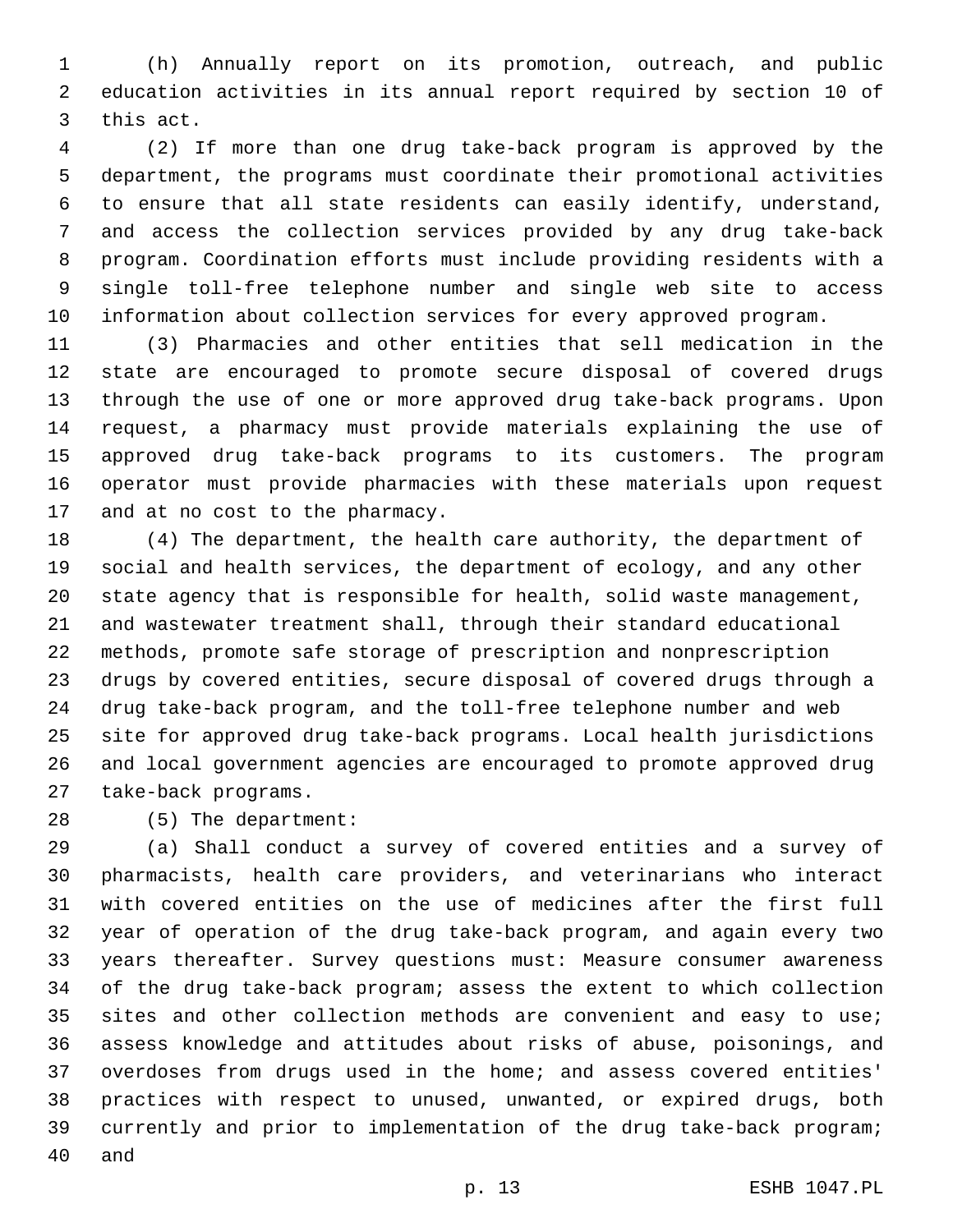(b) May, upon review of results of public awareness surveys, direct a program operator for an approved drug take-back program to modify the program's promotion and outreach activities to better achieve widespread awareness among Washington state residents and health care professionals about where and how to return covered drugs 6 to the drug take-back program.

 NEW SECTION. **Sec. 8.** DISPOSAL AND HANDLING OF COVERED DRUGS. (1) Covered drugs collected under a drug take-back program must be disposed of at a permitted hazardous waste disposal facility that meets the requirements of 40 C.F.R. parts 264 and 265, as they exist on the effective date of this section.

 (2) If use of a hazardous waste disposal facility described in subsection (1) of this section is unfeasible based on cost, logistics, or other considerations, the department, in consultation with the department of ecology, may grant approval for a program operator to dispose of some or all collected covered drugs at a permitted large municipal waste combustor facility that meets the requirements of 40 C.F.R. parts 60 and 62, as they exist on the 19 effective date of this section.

 (3) A program operator may petition the department for approval to use final disposal technologies or processes that provide superior environmental and human health protection than that provided by the technologies described in subsections (1) and (2) of this section, or equivalent protection at less cost. In reviewing a petition under this subsection, the department shall take into consideration regulations or guidance issued by the United States environmental protection agency on the disposal of pharmaceutical waste. The department, in consultation with the department of ecology, shall approve a disposal petition under this section if the disposal technology or processes described in the petition provides equivalent or superior protection in each of the following areas:

32 (a) Monitoring of any emissions or waste;

33 (b) Worker health and safety;

 (c) Air, water, or land emissions contributing to persistent, 35 bioaccumulative, and toxic pollution; and

(d) Overall impact to the environment and human health.

 (4) If a drug take-back program encounters a safety or security problem during collection, transportation, or disposal of covered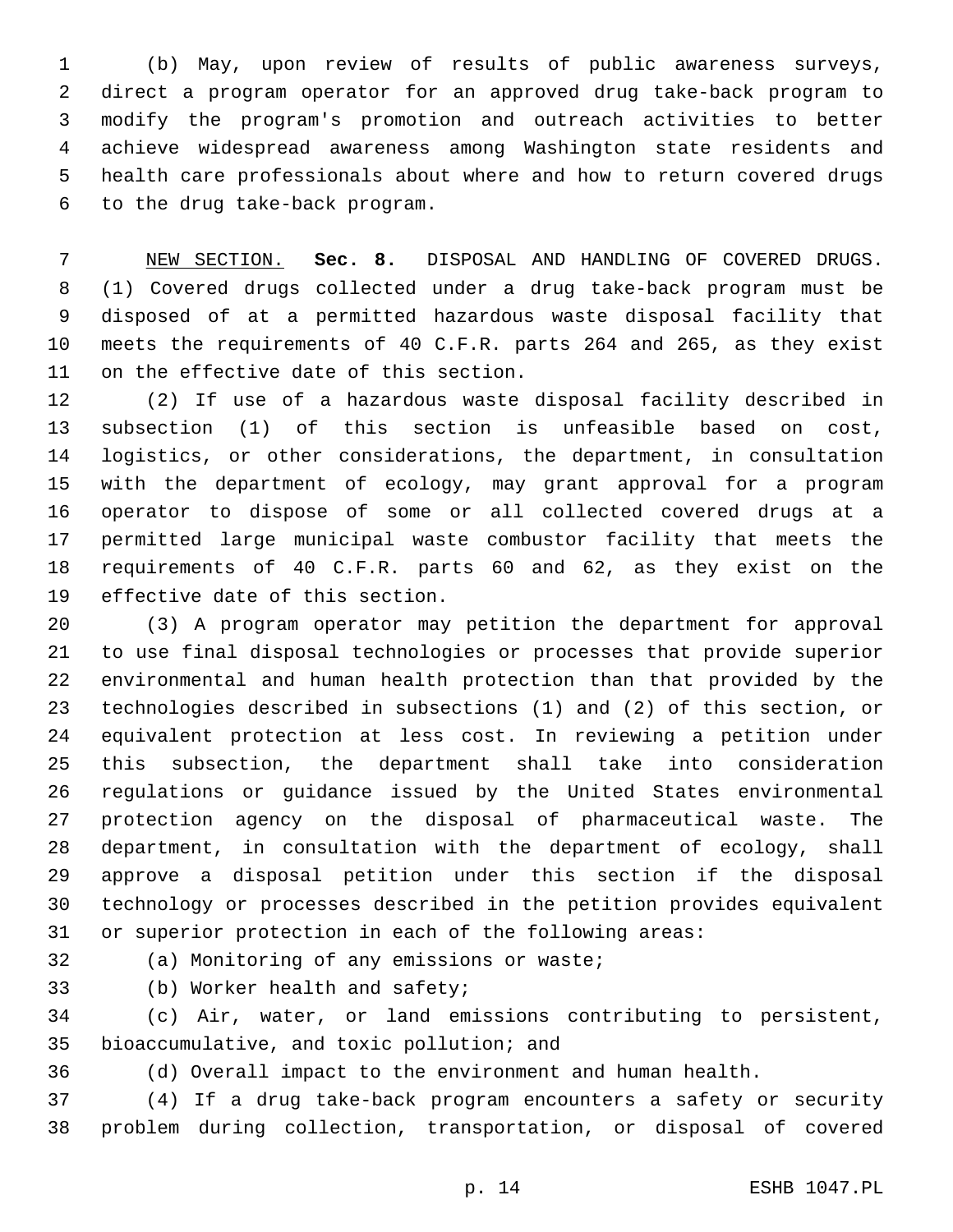drugs, the program operator must notify the department as soon as 2 practicable after encountering the problem.

 NEW SECTION. **Sec. 9.** PROGRAM FUNDING. (1) A covered manufacturer or group of covered manufacturers must pay all administrative and operational costs associated with establishing and implementing the drug take-back program in which they participate. Such administrative and operational costs include, but are not limited to: Collection and transportation supplies for each 9 collection site; purchase of secure collection receptacles for each collection site; ongoing maintenance or replacement of secure collection receptacles when requested by authorized collectors; prepaid, preaddressed mailers; compensation of authorized collectors, if applicable; operation of periodic collection events, including the cost of law enforcement staff time; transportation of all collected covered drugs to final disposal; environmentally sound disposal of 16 all collected covered drugs in compliance with section 8 of this act; and program promotion and outreach.

 (2) A program operator, covered manufacturer, authorized 19 collector, or other person may not charge:

 (a) A specific point-of-sale fee to consumers to recoup the costs 21 of a drug take-back program; or

 (b) A specific point-of-collection fee at the time covered drugs 23 are collected from covered entities.

 NEW SECTION. **Sec. 10.** ANNUAL PROGRAM REPORT. (1) By July 1st after the first full year of implementation, and each July 1st thereafter, a program operator must submit to the department a report describing implementation of the drug take-back program during the previous calendar year. The report must include:

 (a) A list of covered manufacturers participating in the drug 30 take-back program;

 (b) The amount, by weight, of covered drugs collected, including 32 the amount by weight from each collection method used;

 (c) The following details regarding the program's collection system: A list of collection sites with addresses; the number of mailers provided; locations where mailers were provided, if applicable; dates and locations of collection events held, if applicable; and the transporters and disposal facility or facilities 38 used;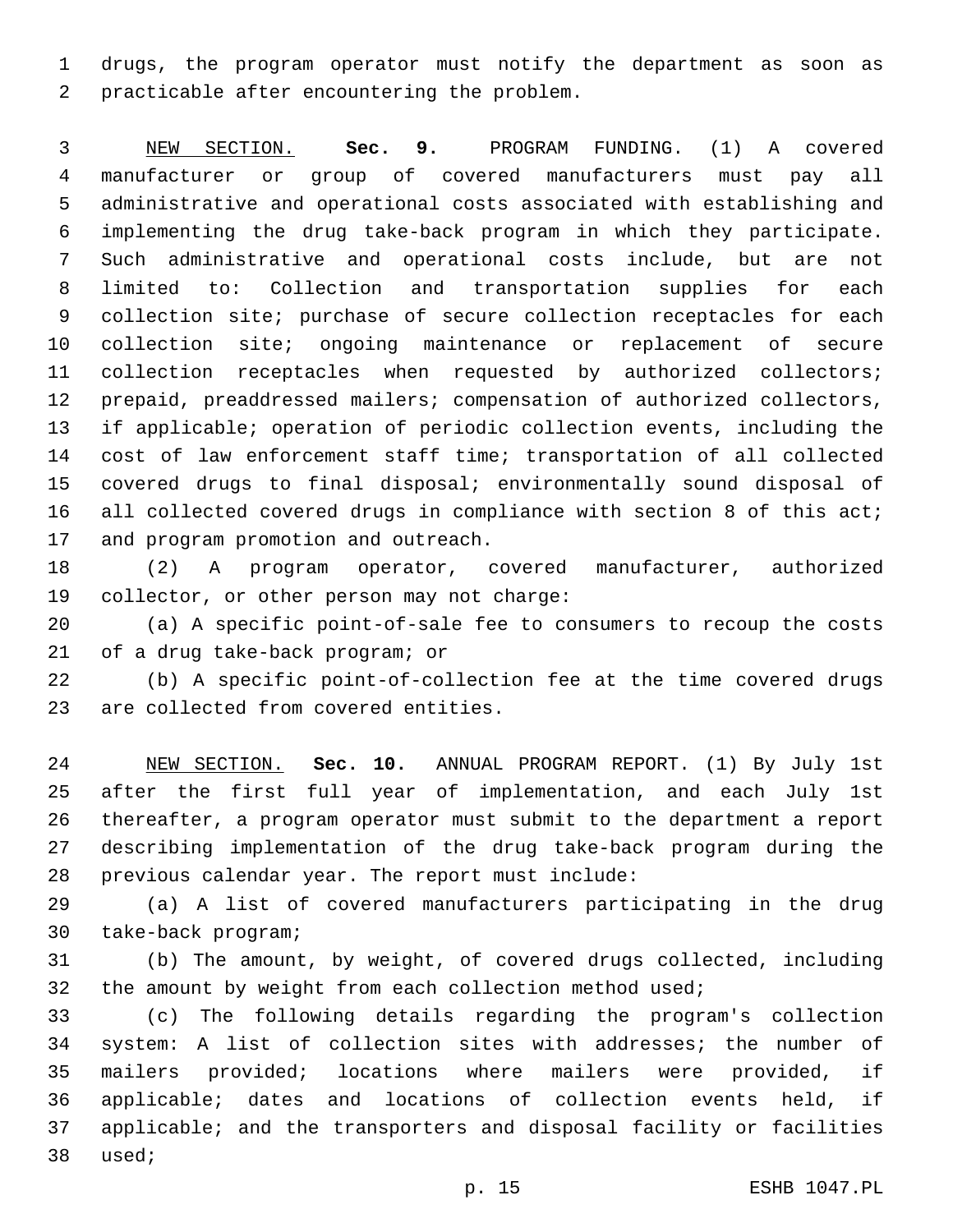(d) Whether any safety or security problems occurred during collection, transportation, or disposal of covered drugs, and if so, completed and anticipated changes to policies, procedures, or tracking mechanisms to address the problem and improve safety and 5 security;

 (e) A description of the public education, outreach, and 7 evaluation activities implemented;

 (f) A description of how collected packaging was recycled to the 9 extent feasible;

 (g) A summary of the program's goals for collection amounts and public awareness, the degree of success in meeting those goals, and if any goals have not been met, what effort will be made to achieve 13 those goals the following year; and

 (h) The program's annual expenditures, itemized by program 15 category.

 (2) Within thirty days after each annual period of operation of an approved drug take-back program, the program operator shall submit an annual collection amount report to the department that provides the total amount, by weight, of covered drugs collected from each 20 collection site during the prior year.

 (3) The department shall make reports submitted under this section available to the public through the internet.

 NEW SECTION. **Sec. 11.** ENFORCEMENT AND PENALTIES. (1) The department may audit or inspect the activities and records of a drug take-back program to determine compliance with this chapter or investigate a complaint.

 (2)(a) The department shall send a written notice to a covered manufacturer that fails to participate in a drug take-back program as required by this chapter. The notice must provide a warning regarding 30 the penalties for violation of this chapter.

 (b) A covered manufacturer that receives a notice under this subsection (2) may be assessed a penalty if, sixty days after receipt of the notice, the covered manufacturer continues to sell a covered drug in or into the state without participating in a drug take-back 35 program approved under this chapter.

 (3)(a) The department may send a program operator a written notice warning of the penalties for noncompliance with this chapter if it determines that the program operator's drug take-back program is in violation of this chapter or does not conform to the proposal

p. 16 ESHB 1047.PL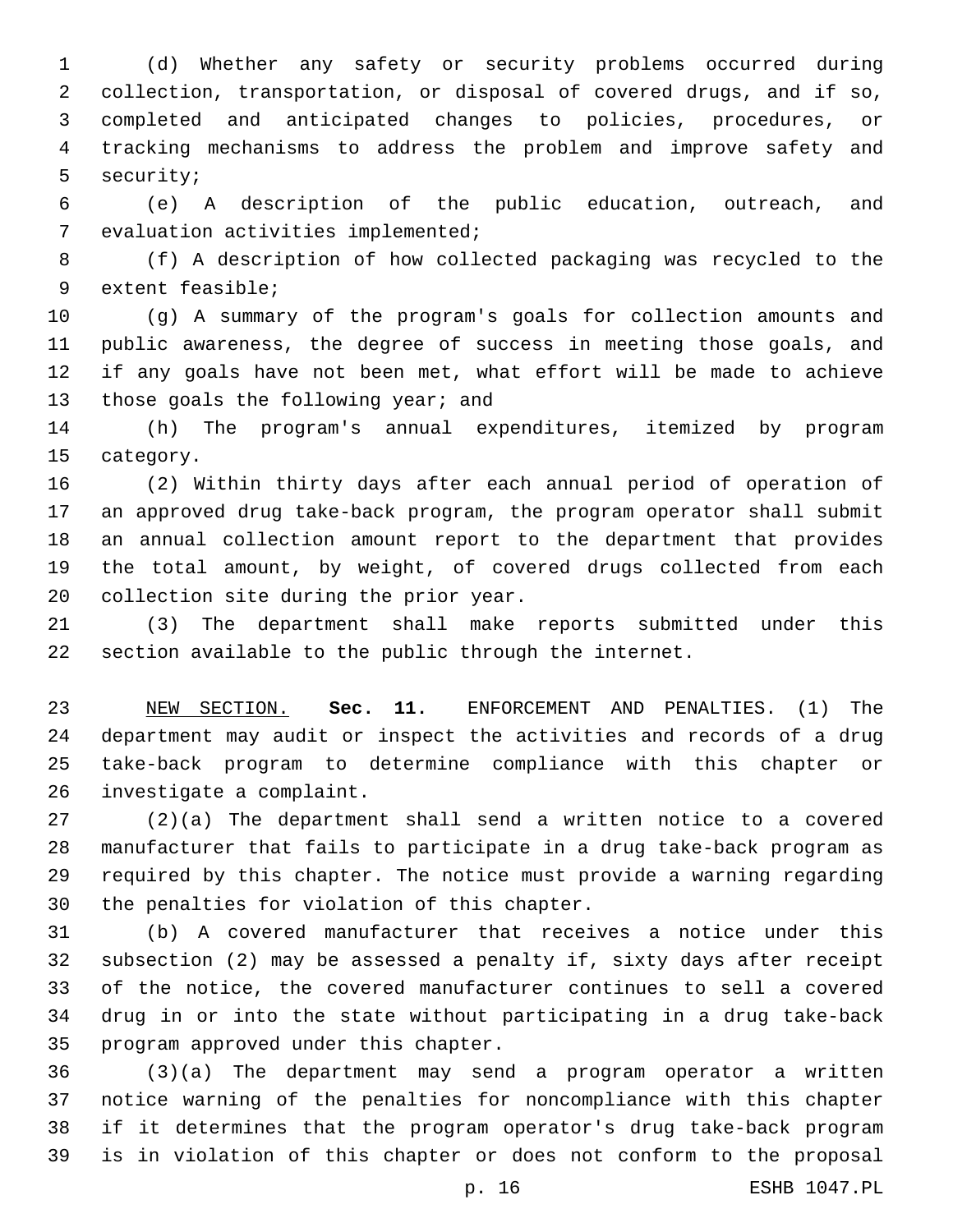approved by the department. The department may assess a penalty on the program operator and participating covered manufacturers if the program does not come into compliance by thirty days after receipt of 4 the notice.

 (b) The department may immediately suspend operation of a drug take-back program and assess a penalty if it determines that the program is in violation of this chapter and the violation creates a condition that, in the judgment of the department, constitutes an 9 immediate hazard to the public or the environment.

 (4)(a) The department shall send a written notice to a drug wholesaler or a retail pharmacy that fails to provide a list of drug manufacturers to the department as required by section 4 of this act. The notice must provide a warning regarding the penalties for 14 violation of this chapter.

 (b) A drug wholesaler or retail pharmacy that receives a notice under this subsection may be assessed a penalty if, sixty days after receipt of the notice, the drug wholesaler or retail pharmacy fails 18 to provide a list of drug manufacturers.

 (5) In enforcing the requirements of this chapter, the 20 department:

(a) May require an informal administrative conference;

 (b) May require a person or entity to engage in or refrain from 23 engaging in certain activities pertaining to this chapter;

 (c) May, in accordance with RCW 43.70.095, assess a civil fine of up to two thousand dollars. Each day upon which a violation occurs or is permitted to continue constitutes a separate violation. In determining the appropriate amount of the fine, the department shall consider the extent of harm caused by the violation, the nature and persistence of the violation, the frequency of past violations, any action taken to mitigate the violation, and the financial burden to 31 the entity in violation; and

 (d) May not prohibit a covered manufacturer from selling a drug 33 in or into the state of Washington.

 NEW SECTION. **Sec. 12.** DEPARTMENT FEE. (1)(a) By July 1, 2019, the department shall: Determine its costs for the administration, oversight, and enforcement of the requirements of this chapter, including the survey required under section 20 of this act; pursuant to RCW 43.70.250, set fees at a level sufficient to recover the costs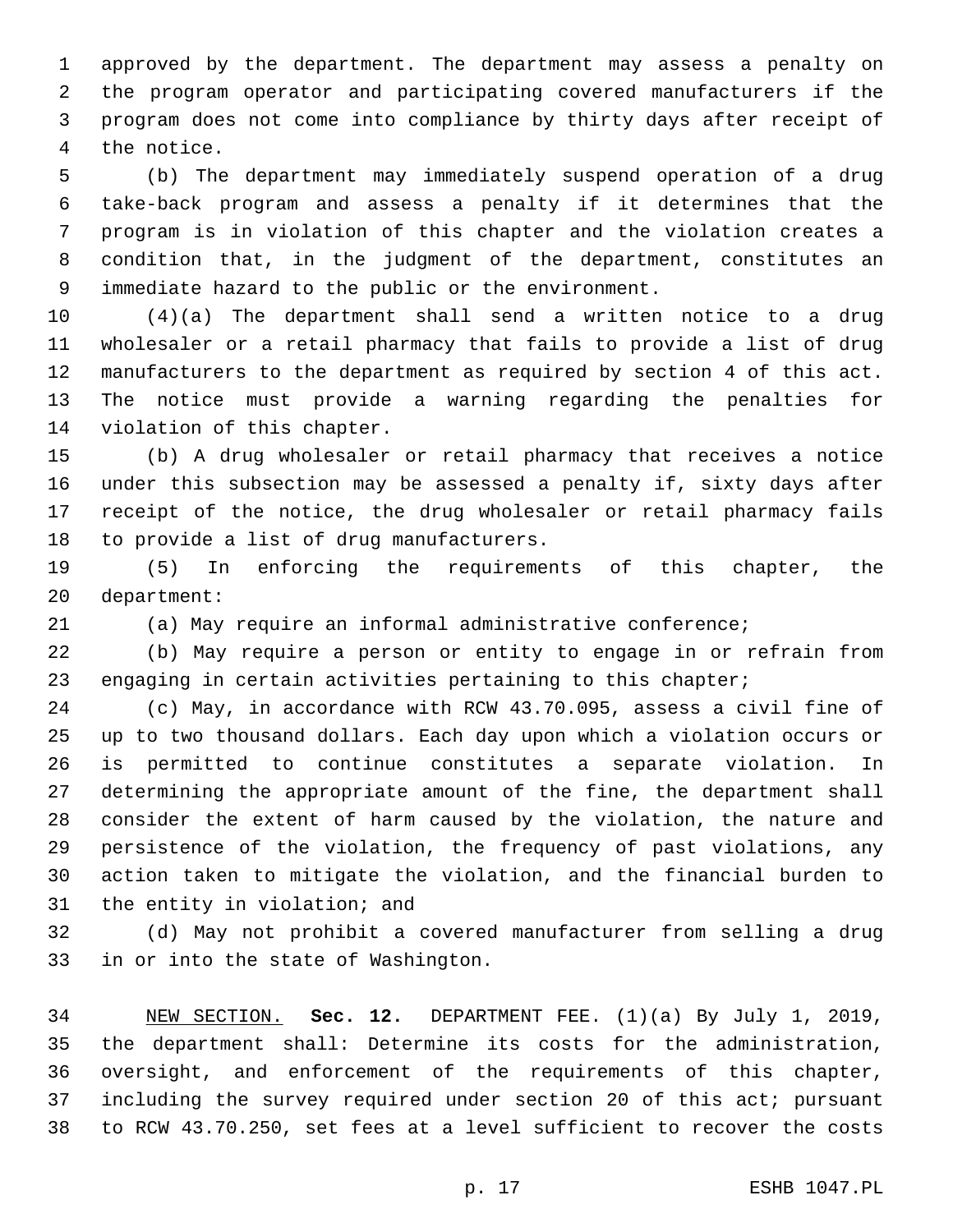associated with administration, oversight, and enforcement; and adopt rules establishing requirements for program operator proposals.

 (b) The department shall not impose any fees in excess of its actual administrative, oversight, and enforcement costs. The fees collected from each program operator in calendar year 2020 and any subsequent year may not exceed ten percent of the program's annual expenditures as reported to the department in the annual report required by section 10 of this act and determined by the department.

 (c) Adjustments to the department's fees may be made annually and shall not exceed actual administration, oversight, and enforcement costs. Adjustments for inflation may not exceed the percentage change in the consumer price index for all urban consumers in the United States as calculated by the United States department of labor as averaged by city for the twelve-month period ending with June of the 15 previous year.

 (d) The department shall collect fees from each program operator 17 by October 1, 2019, and annually thereafter.

 (2) All fees collected under this section must be deposited in the secure drug take-back program account established in section 13 20 of this act.

 NEW SECTION. **Sec. 13.** SECURE DRUG TAKE-BACK PROGRAM ACCOUNT. The secure drug take-back program account is created in the state treasury. All receipts received by the department under this chapter must be deposited in the account. Moneys in the account may be spent only after appropriation. Expenditures from the account may be used by the department only for administering and enforcing this chapter.

 NEW SECTION. **Sec. 14.** ANTITRUST IMMUNITY. The activities authorized by this chapter require collaboration among covered manufacturers. These activities will enable safe and secure collection and disposal of covered drugs in Washington state and are therefore in the best interest of the public. The benefits of collaboration, together with active state supervision, outweigh potential adverse impacts. Therefore, the legislature intends to exempt from state antitrust laws, and provide immunity through the state action doctrine from federal antitrust laws, activities that are undertaken, reviewed, and approved by the department pursuant to this chapter that might otherwise be constrained by such laws. The legislature does not intend and does not authorize any person or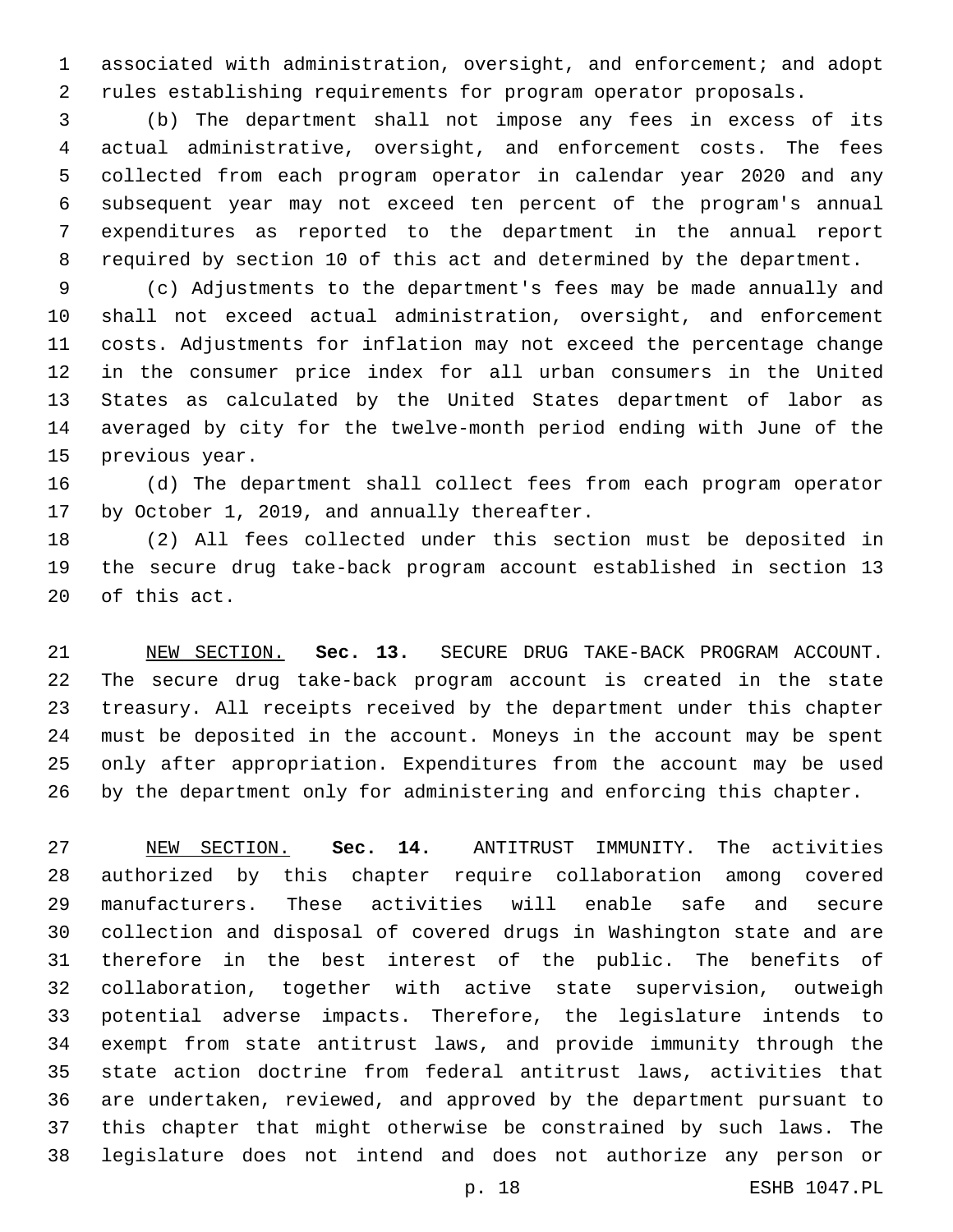entity to engage in activities not provided for by this chapter, and the legislature neither exempts nor provides immunity for such activities.3

 NEW SECTION. **Sec. 15.** FEDERAL LAW. This chapter is void if a federal law, or a combination of federal laws, takes effect that establishes a national program for the collection of covered drugs that substantially meets the intent of this chapter, including the creation of a funding mechanism for collection, transportation, and proper disposal of all covered drugs in the United States.

 NEW SECTION. **Sec. 16.** LOCAL LAWS. (1)(a) For a period of twelve months after a drug take-back program approved under section 5 of this act begins operating, a county may enforce a grandfathered ordinance. During that twelve-month period, if a county determines that a covered manufacturer is in compliance with its grandfathered ordinance, the department shall find the covered manufacturer in compliance with the requirements of this chapter with respect to that county.

 (b) In any county enforcing a grandfathered ordinance as described in (a) of this subsection, the program operator of an approved drug take-back program must work with the county and the department to incorporate the local program into the approved drug take-back program on or before the end of the twelve-month period.

 (2) After the effective date of this section, a political subdivision may not enact or enforce a local ordinance that requires a retail pharmacy, clinic, hospital, or local law enforcement agency to provide for collection and disposal of covered drugs from covered 27 entities.

 (3) At the end of the twelve-month period provided in subsection (1) of this section, this chapter preempts all existing or future laws enacted by a county, city, town, or other political subdivision of the state regarding a drug take-back program or other program for the collection, transportation, and disposal of covered drugs, or promotion, education, and public outreach relating to such a program.

 (4) For purposes of this section, "grandfathered ordinance" means a pharmaceutical product stewardship or drug take-back ordinance that: (a) Is in effect on the effective date of this section; and (b) the department determines meets or exceeds the requirements of this chapter with respect to safe and secure collection and disposal of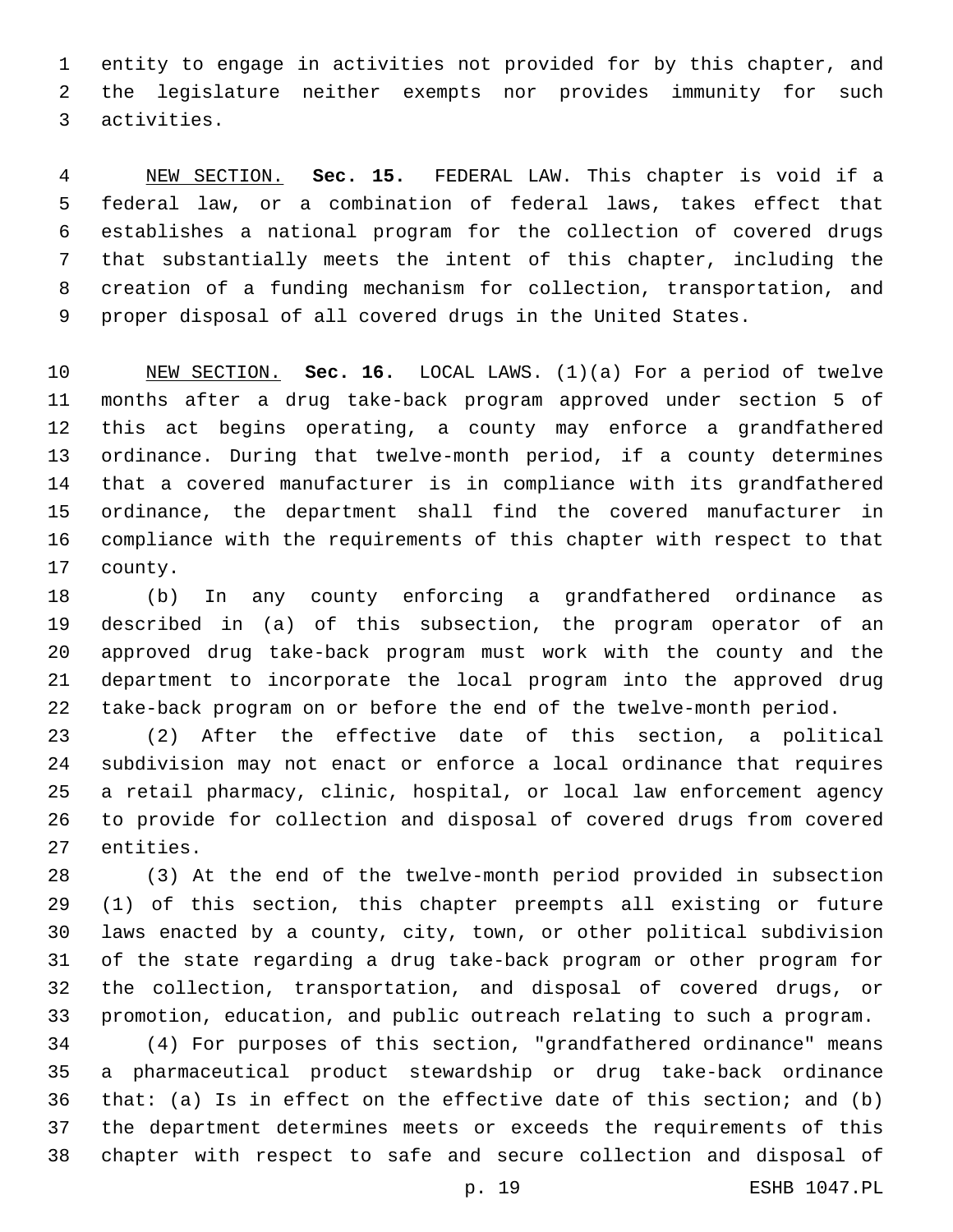unwanted medicines from residents, including the types of drugs covered by the program, the convenience of the collection system for 3 residents, and required promotion of the program.

 NEW SECTION. **Sec. 17.** PUBLIC DISCLOSURE. Proprietary information submitted to the department under this chapter is exempt from public disclosure under RCW 42.56.270. The department may use and disclose such information in summary or aggregated form that does not directly or indirectly identify financial, production, or sales data of an individual covered manufacturer or drug take-back organization.

 NEW SECTION. **Sec. 18.** RULE MAKING. The department shall adopt 12 any rules necessary to implement and enforce this chapter.

 NEW SECTION. **Sec. 19.** REPORT TO LEGISLATURE. (1) No later than thirty days after the department first approves a drug take-back program under section 5 of this act, the department shall submit an update to the legislature describing rules adopted under this chapter and the approved drug take-back program.

 (2) By November 15th after the first full year of operation of an approved drug take-back program and biennially thereafter, the department shall submit a report to the legislature. The report must: (a) Describe the status of approved drug take-back programs;

 (b) Evaluate the secure medicine collection and disposal system and the program promotion, education, and public outreach 24 requirements established by this chapter;

 (c) Evaluate, in conjunction with an academic institution that is not an agency of the state and is qualified to conduct and evaluate research relating to prescription and nonprescription drug use and abuse and environmental impact, to the extent feasible, the impact of approved drug take-back programs on: Awareness and compliance of residents with safe storage of medicines in the home and secure disposal of covered drugs; rates of misuse, abuse, overdoses, and poisonings from prescription and nonprescription drugs; and diversions of covered drugs from sewer, solid waste, and septic systems. To conduct this evaluation, the department and the academic institution may rely on available data sources, including the public awareness surveys required under this chapter, and the prescription drug monitoring program and public health surveys such as the

p. 20 ESHB 1047.PL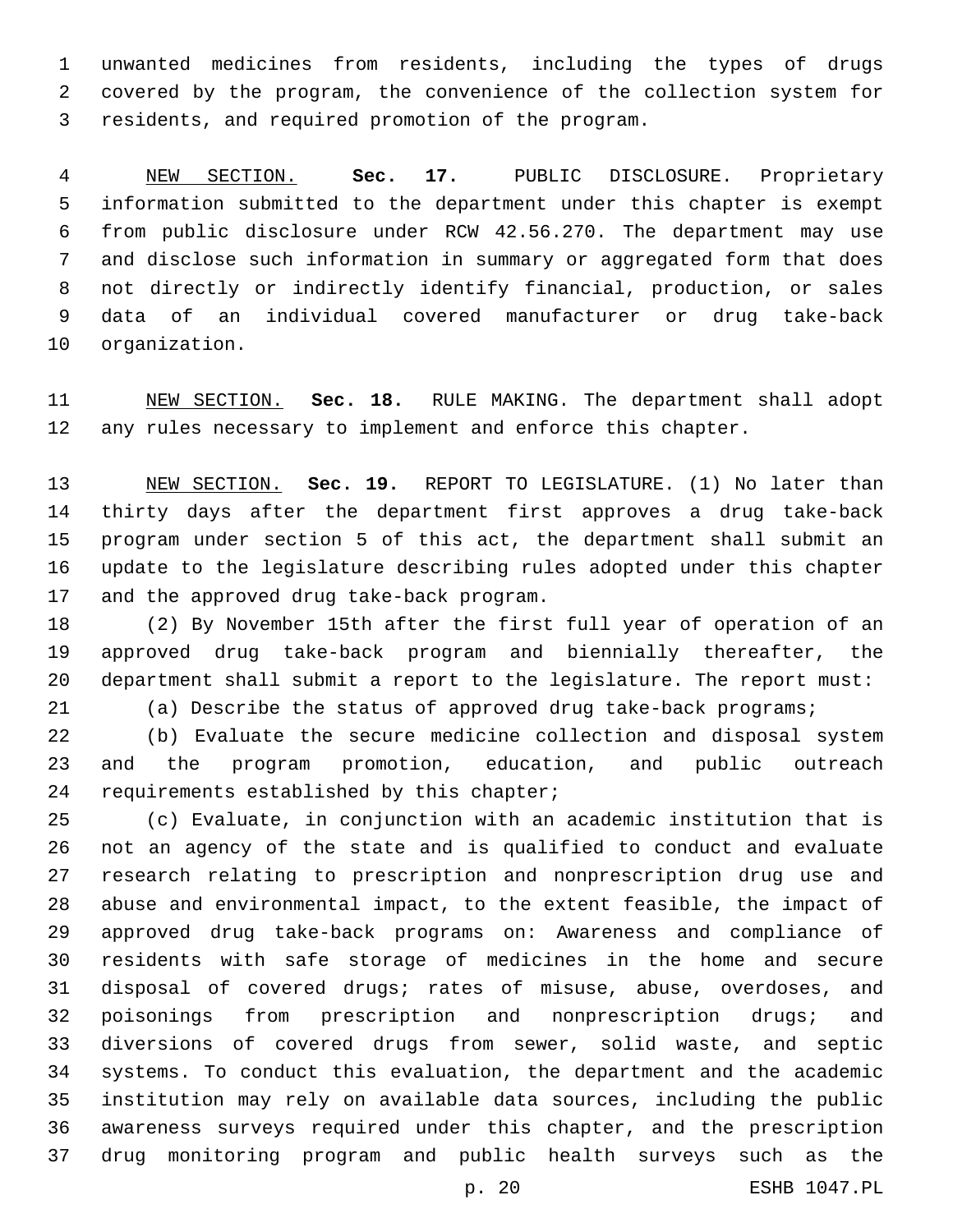Washington state healthy youth survey. The department and the academic institution may also consult with other state and local 3 agencies and interested stakeholders; and

(d) Provide any recommendations for legislation.

 NEW SECTION. **Sec. 20.** (1)(a) The department shall contract with the statewide program of poison and drug information services identified in RCW 18.76.030 to conduct a survey of residents to measure whether the secure medicine collection and disposal system and the program promotion, education, and public outreach requirements established in this chapter have led to statistically significant changes in: (i) Resident attitudes and behavior on safe storage and secure disposal of prescription and nonprescription medications used in the home; and (ii) the rates of abuse or misuse of or accidental exposure to prescription and nonprescription drugs.

 (b) The survey of residents must include telephone follow-up with users of the program's emergency telephone service. The survey must be conducted before the secure medicine collection and disposal system is implemented and again no earlier than four years after the 19 system is implemented.

 (2) The statewide program of poison and drug information services shall report the survey results to the legislature and the department of health within six months of completion of the survey.

23 (3) This section expires July 1, 2026.

 **Sec. 21.** RCW 42.56.270 and 2017 c 317 s 17 are each amended to read as follows:25

 The following financial, commercial, and proprietary information 27 is exempt from disclosure under this chapter:

 (1) Valuable formulae, designs, drawings, computer source code or object code, and research data obtained by any agency within five years of the request for disclosure when disclosure would produce 31 private gain and public loss;

 (2) Financial information supplied by or on behalf of a person, firm, or corporation for the purpose of qualifying to submit a bid or proposal for (a) a ferry system construction or repair contract as required by RCW 47.60.680 through 47.60.750 or (b) highway construction or improvement as required by RCW 47.28.070;

 (3) Financial and commercial information and records supplied by private persons pertaining to export services provided under chapters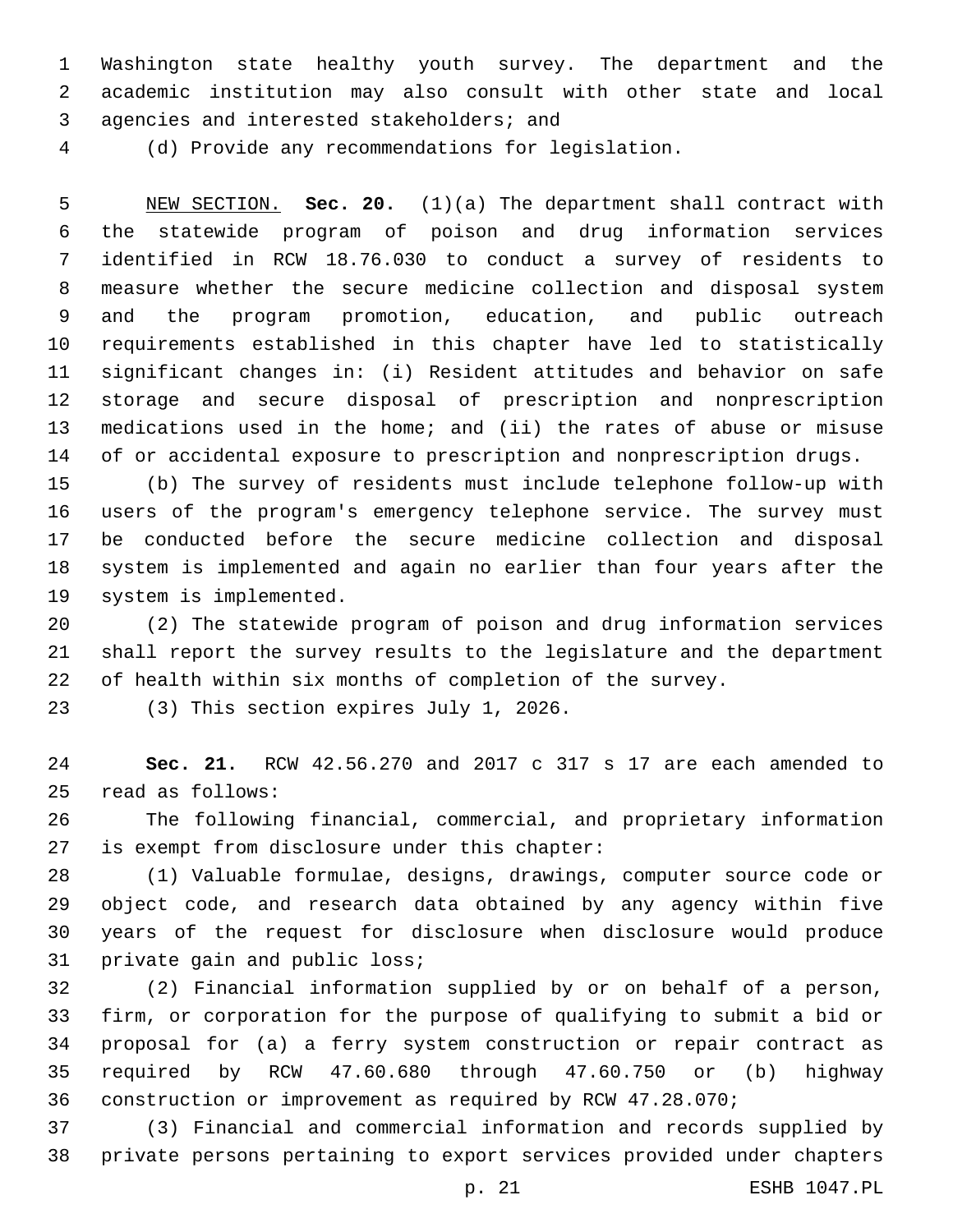43.163 and 53.31 RCW, and by persons pertaining to export projects under RCW 43.23.035;2

 (4) Financial and commercial information and records supplied by businesses or individuals during application for loans or program services provided by chapters 43.325, 43.163, 43.160, 43.330, and 43.168 RCW, or during application for economic development loans or 7 program services provided by any local agency;

 (5) Financial information, business plans, examination reports, and any information produced or obtained in evaluating or examining a business and industrial development corporation organized or seeking 11 certification under chapter 31.24 RCW;

 (6) Financial and commercial information supplied to the state investment board by any person when the information relates to the investment of public trust or retirement funds and when disclosure would result in loss to such funds or in private loss to the 16 providers of this information;

(7) Financial and valuable trade information under RCW 51.36.120;

 (8) Financial, commercial, operations, and technical and research information and data submitted to or obtained by the clean Washington center in applications for, or delivery of, program services under 21 chapter 70.95H RCW;

 (9) Financial and commercial information requested by the public stadium authority from any person or organization that leases or uses the stadium and exhibition center as defined in RCW 36.102.010;

 (10)(a) Financial information, including but not limited to account numbers and values, and other identification numbers supplied by or on behalf of a person, firm, corporation, limited liability company, partnership, or other entity related to an application for a horse racing license submitted pursuant to RCW 67.16.260(1)(b), marijuana producer, processor, or retailer license, liquor license, 31 gambling license, or lottery retail license;

 (b) Internal control documents, independent auditors' reports and financial statements, and supporting documents: (i) Of house-banked social card game licensees required by the gambling commission pursuant to rules adopted under chapter 9.46 RCW; or (ii) submitted by tribes with an approved tribal/state compact for class III gaming;

 (11) Proprietary data, trade secrets, or other information that relates to: (a) A vendor's unique methods of conducting business; (b) data unique to the product or services of the vendor; or (c) determining prices or rates to be charged for services, submitted by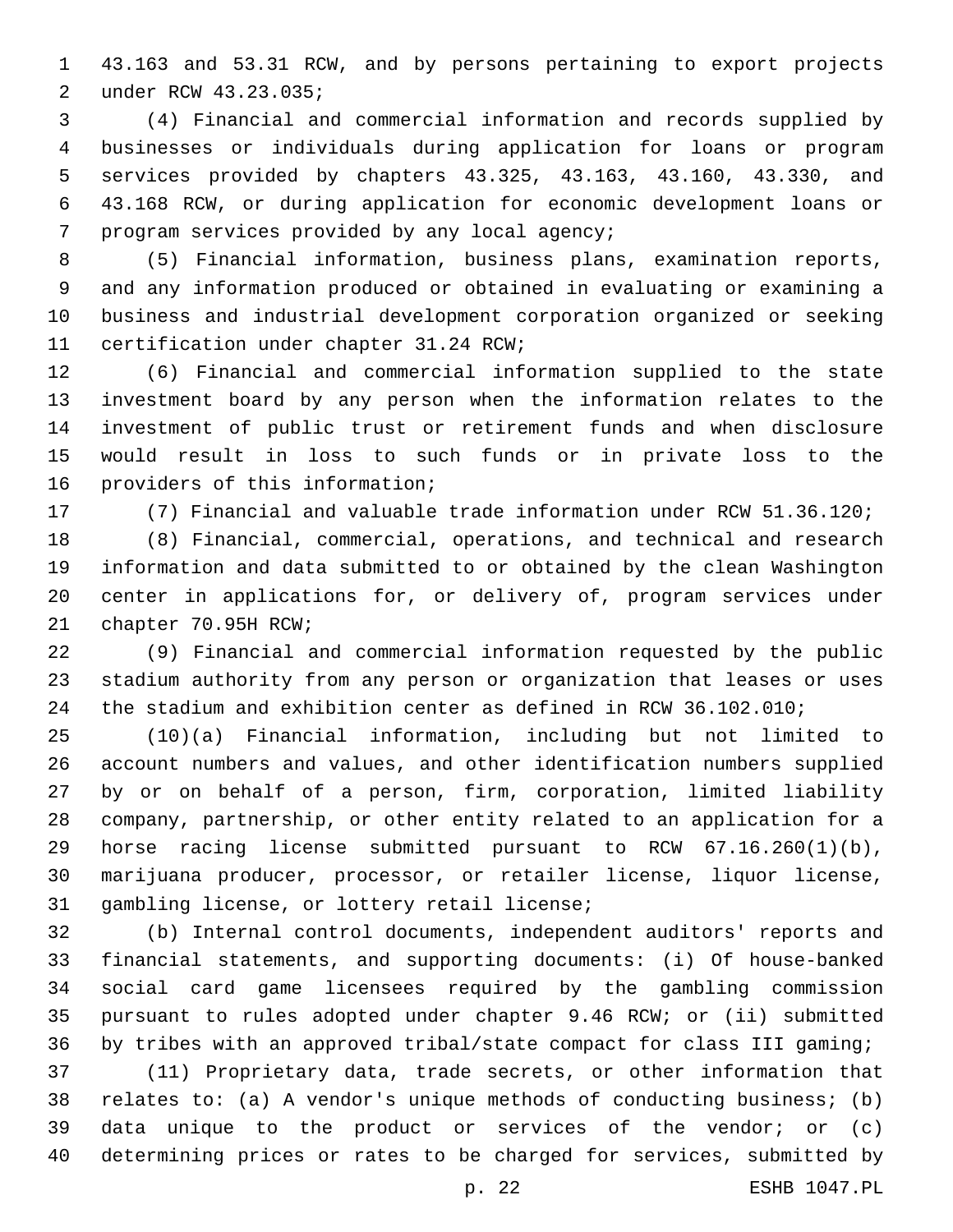any vendor to the department of social and health services for purposes of the development, acquisition, or implementation of state 3 purchased health care as defined in RCW 41.05.011;

 (12)(a) When supplied to and in the records of the department of 5 commerce:

 (i) Financial and proprietary information collected from any person and provided to the department of commerce pursuant to RCW 43.330.050(8); and8

 (ii) Financial or proprietary information collected from any person and provided to the department of commerce or the office of the governor in connection with the siting, recruitment, expansion, retention, or relocation of that person's business and until a siting decision is made, identifying information of any person supplying information under this subsection and the locations being considered for siting, relocation, or expansion of a business;

 (b) When developed by the department of commerce based on information as described in (a)(i) of this subsection, any work 18 product is not exempt from disclosure;

 (c) For the purposes of this subsection, "siting decision" means 20 the decision to acquire or not to acquire a site;

 (d) If there is no written contact for a period of sixty days to the department of commerce from a person connected with siting, recruitment, expansion, retention, or relocation of that person's business, information described in (a)(ii) of this subsection will be 25 available to the public under this chapter;

 (13) Financial and proprietary information submitted to or obtained by the department of ecology or the authority created under chapter 70.95N RCW to implement chapter 70.95N RCW;

 (14) Financial, commercial, operations, and technical and research information and data submitted to or obtained by the life sciences discovery fund authority in applications for, or delivery of, grants under chapter 43.350 RCW, to the extent that such information, if revealed, would reasonably be expected to result in private loss to the providers of this information;

 (15) Financial and commercial information provided as evidence to the department of licensing as required by RCW 19.112.110 or 19.112.120, except information disclosed in aggregate form that does not permit the identification of information related to individual 39 fuel licensees;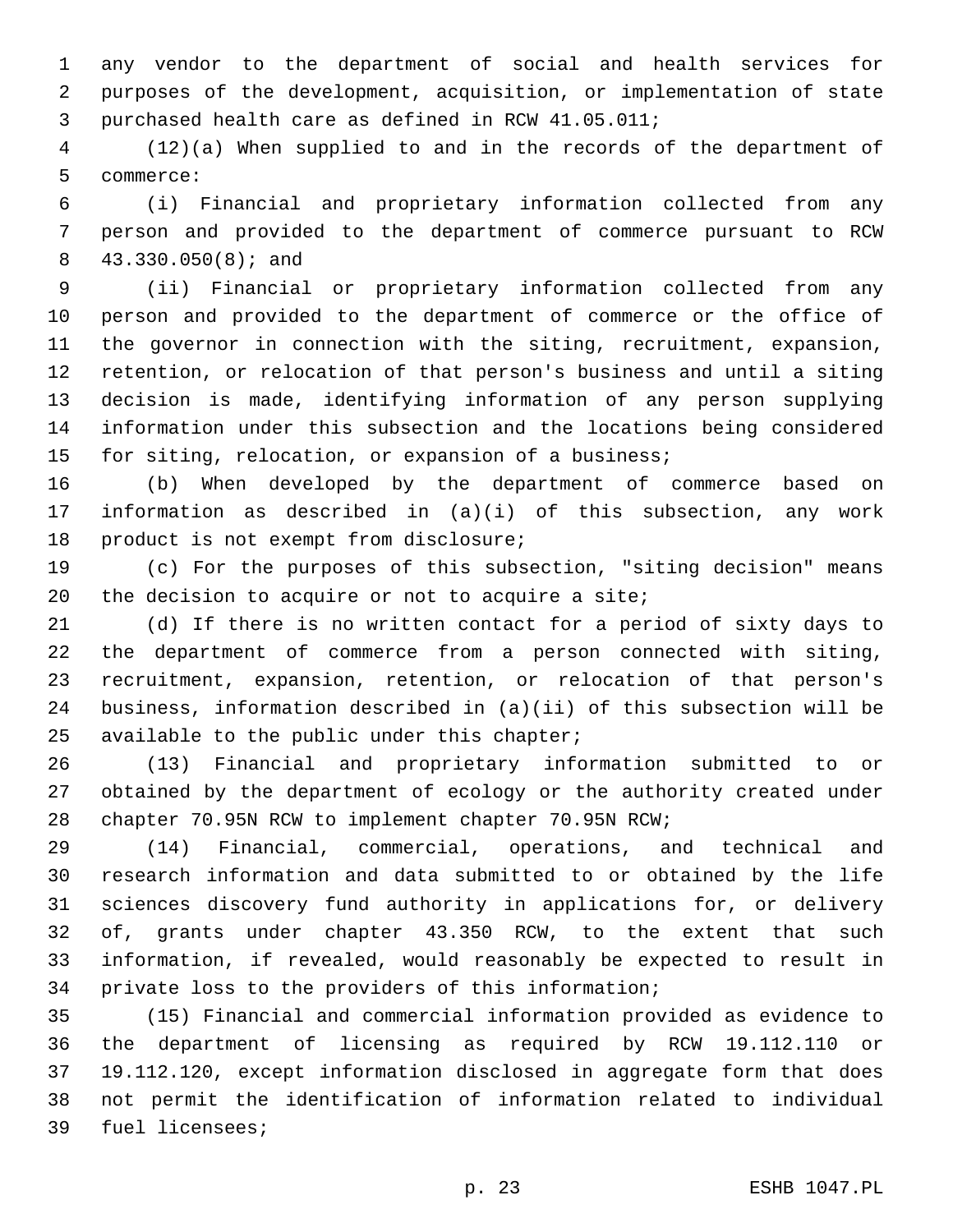(16) Any production records, mineral assessments, and trade secrets submitted by a permit holder, mine operator, or landowner to the department of natural resources under RCW 78.44.085;

 (17)(a) Farm plans developed by conservation districts, unless permission to release the farm plan is granted by the landowner or operator who requested the plan, or the farm plan is used for the 7 application or issuance of a permit;

 (b) Farm plans developed under chapter 90.48 RCW and not under the federal clean water act, 33 U.S.C. Sec. 1251 et seq., are subject 10 to RCW 42.56.610 and 90.64.190;

 (18) Financial, commercial, operations, and technical and research information and data submitted to or obtained by a health sciences and services authority in applications for, or delivery of, grants under RCW 35.104.010 through 35.104.060, to the extent that such information, if revealed, would reasonably be expected to result 16 in private loss to providers of this information;

 (19) Information gathered under chapter 19.85 RCW or RCW 18 34.05.328 that can be identified to a particular business;

 (20) Financial and commercial information submitted to or obtained by the University of Washington, other than information the university is required to disclose under RCW 28B.20.150, when the information relates to investments in private funds, to the extent that such information, if revealed, would reasonably be expected to result in loss to the University of Washington consolidated endowment fund or to result in private loss to the providers of this 26 information;

 (21) Market share data submitted by a manufacturer under RCW 70.95N.190(4);28

 (22) Financial information supplied to the department of financial institutions or to a portal under RCW 21.20.883, when filed by or on behalf of an issuer of securities for the purpose of obtaining the exemption from state securities registration for small securities offerings provided under RCW 21.20.880 or when filed by or on behalf of an investor for the purpose of purchasing such 35 securities;

 (23) Unaggregated or individual notices of a transfer of crude oil that is financial, proprietary, or commercial information, submitted to the department of ecology pursuant to RCW 90.56.565(1)(a), and that is in the possession of the department of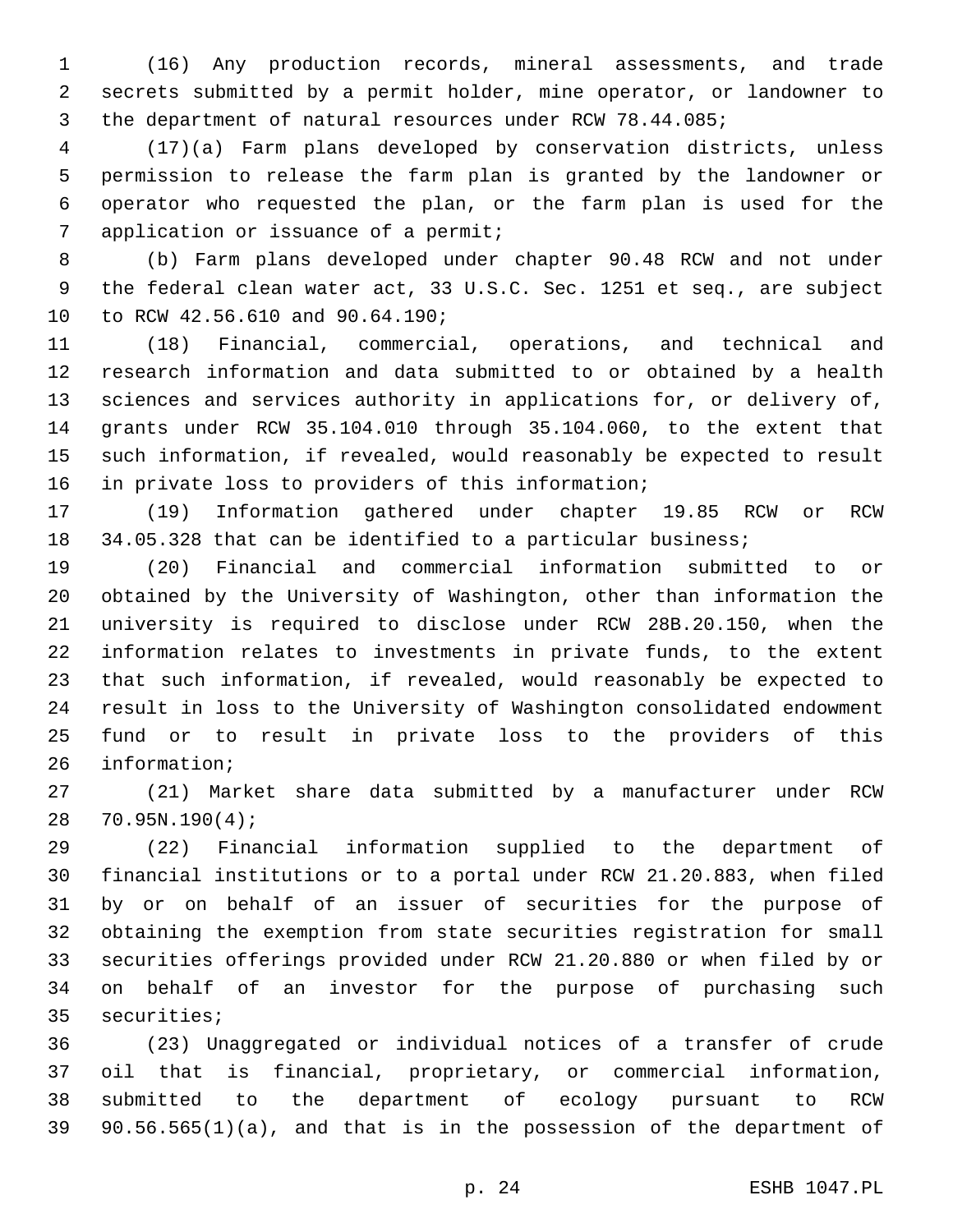ecology or any entity with which the department of ecology has shared 2 the notice pursuant to RCW 90.56.565;

 (24) Financial institution and retirement account information, and building security plan information, supplied to the liquor and cannabis board pursuant to RCW 69.50.325, 69.50.331, 69.50.342, and 69.50.345, when filed by or on behalf of a licensee or prospective licensee for the purpose of obtaining, maintaining, or renewing a license to produce, process, transport, or sell marijuana as allowed 9 under chapter 69.50 RCW;

 (25) Marijuana transport information, vehicle and driver identification data, and account numbers or unique access identifiers issued to private entities for traceability system access, submitted by an individual or business to the liquor and cannabis board under the requirements of RCW 69.50.325, 69.50.331, 69.50.342, and 69.50.345 for the purpose of marijuana product traceability. Disclosure to local, state, and federal officials is not considered 17 public disclosure for purposes of this section;

 (26) Financial and commercial information submitted to or obtained by the retirement board of any city that is responsible for the management of an employees' retirement system pursuant to the authority of chapter 35.39 RCW, when the information relates to investments in private funds, to the extent that such information, if revealed, would reasonably be expected to result in loss to the retirement fund or to result in private loss to the providers of this information except that (a) the names and commitment amounts of the private funds in which retirement funds are invested and (b) the aggregate quarterly performance results for a retirement fund's portfolio of investments in such funds are subject to disclosure;

 (27) Proprietary financial, commercial, operations, and technical and research information and data submitted to or obtained by the liquor and cannabis board in applications for marijuana research licenses under RCW 69.50.372, or in reports submitted by marijuana research licensees in accordance with rules adopted by the liquor and cannabis board under RCW 69.50.372; ((and))

 (28) Trade secrets, technology, proprietary information, and financial considerations contained in any agreements or contracts, entered into by a licensed marijuana business under RCW 69.50.395, which may be submitted to or obtained by the state liquor and 39 cannabis board<sub>i</sub> and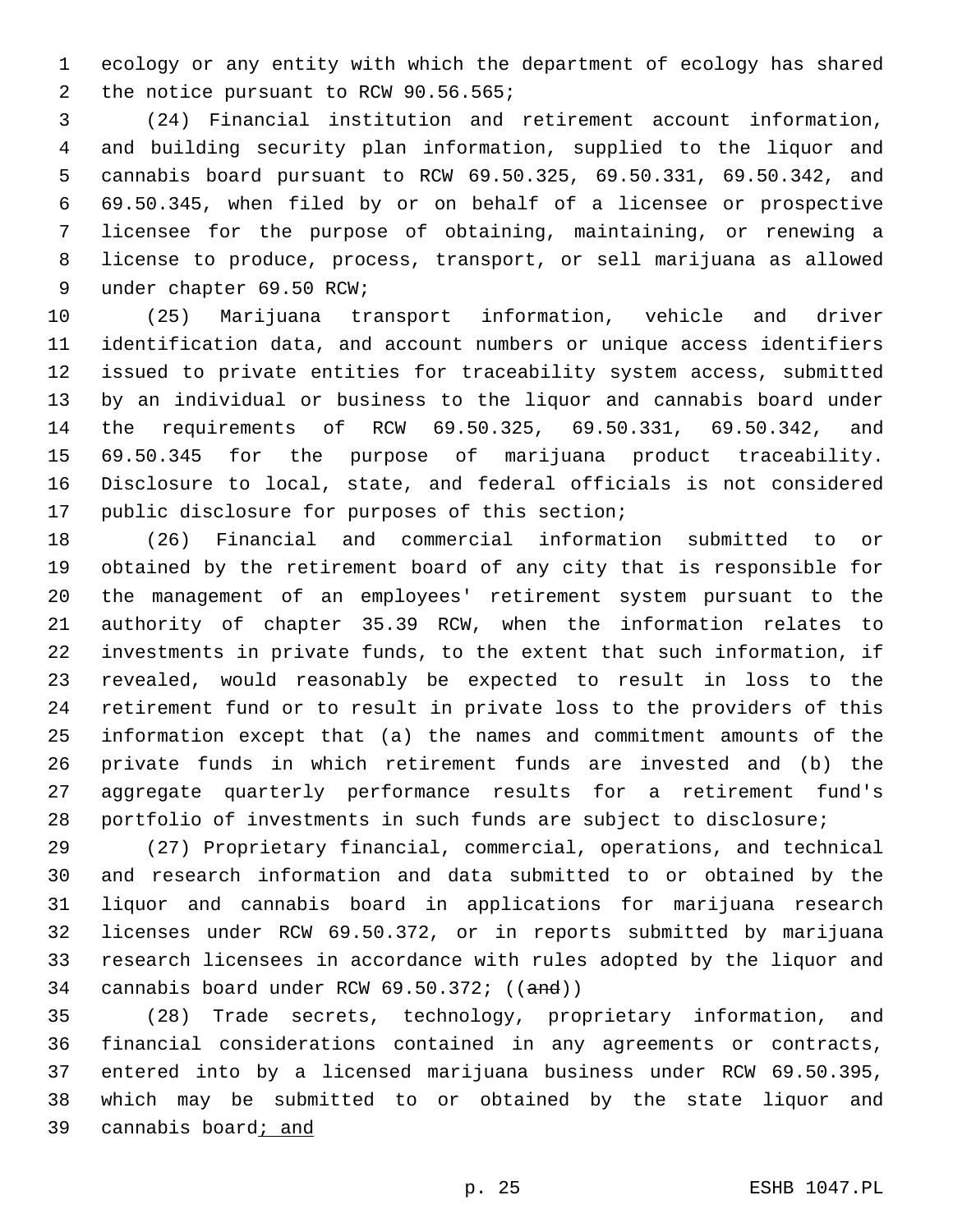(29) Proprietary information filed with the department of health under chapter 69.--- RCW (the new chapter created in section 25 of 3 this act).

 **Sec. 22.** RCW 69.41.030 and 2016 c 148 s 11 are each amended to 5 read as follows:

 (1) It shall be unlawful for any person to sell, deliver, or possess any legend drug except upon the order or prescription of a physician under chapter 18.71 RCW, an osteopathic physician and surgeon under chapter 18.57 RCW, an optometrist licensed under chapter 18.53 RCW who is certified by the optometry board under RCW 18.53.010, a dentist under chapter 18.32 RCW, a podiatric physician and surgeon under chapter 18.22 RCW, a veterinarian under chapter 18.92 RCW, a commissioned medical or dental officer in the United States armed forces or public health service in the discharge of his or her official duties, a duly licensed physician or dentist employed by the veterans administration in the discharge of his or her official duties, a registered nurse or advanced registered nurse practitioner under chapter 18.79 RCW when authorized by the nursing care quality assurance commission, a pharmacist licensed under chapter 18.64 RCW to the extent permitted by drug therapy guidelines or protocols established under RCW 18.64.011 and authorized by the commission and approved by a practitioner authorized to prescribe drugs, an osteopathic physician assistant under chapter 18.57A RCW when authorized by the board of osteopathic medicine and surgery, a physician assistant under chapter 18.71A RCW when authorized by the medical quality assurance commission, or any of the following professionals in any province of Canada that shares a common border with the state of Washington or in any state of the United States: A physician licensed to practice medicine and surgery or a physician licensed to practice osteopathic medicine and surgery, a dentist licensed to practice dentistry, a podiatric physician and surgeon licensed to practice podiatric medicine and surgery, a licensed advanced registered nurse practitioner, a licensed physician assistant, a licensed osteopathic physician assistant, or a veterinarian licensed to practice veterinary medicine: PROVIDED, HOWEVER, That the above provisions shall not apply to sale, delivery, or possession by drug wholesalers or drug manufacturers, or their agents or employees, or to any practitioner acting within the scope of his or her license, or to a common or contract carrier or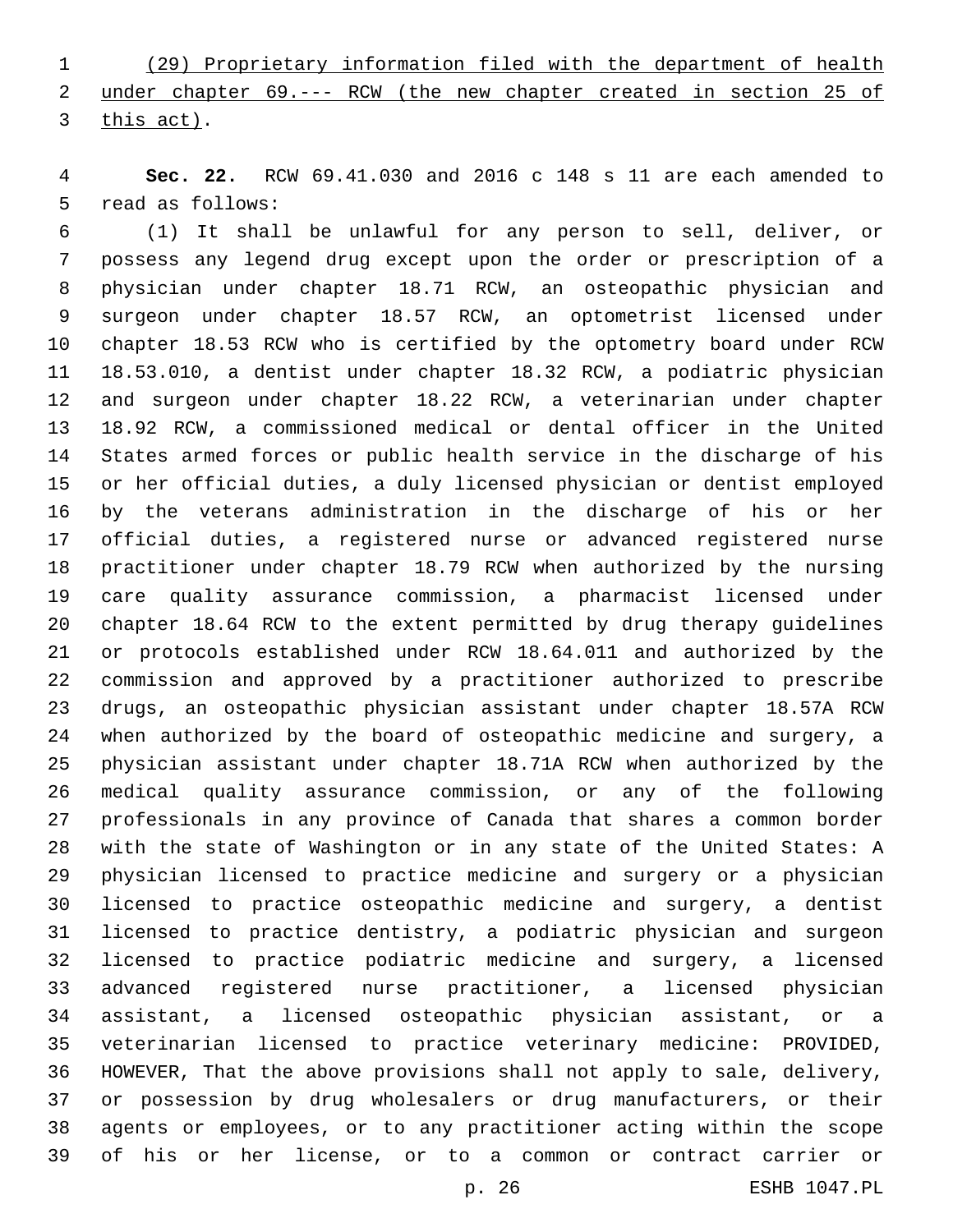warehouse operator, or any employee thereof, whose possession of any legend drug is in the usual course of business or employment: PROVIDED FURTHER, That nothing in this chapter or chapter 18.64 RCW shall prevent a family planning clinic that is under contract with the health care authority from selling, delivering, possessing, and dispensing commercially prepackaged oral contraceptives prescribed by authorized, licensed health care practitioners: PROVIDED FURTHER, That nothing in this chapter prohibits possession or delivery of legend drugs by an authorized collector or other person participating in the operation of a drug take-back program authorized in chapter 69.--- RCW (the new chapter created in section 25 of this act).

 (2)(a) A violation of this section involving the sale, delivery, or possession with intent to sell or deliver is a class B felony 14 punishable according to chapter 9A.20 RCW.

 (b) A violation of this section involving possession is a 16 misdemeanor.

 NEW SECTION. **Sec. 23.** A new section is added to chapter 69.50 18 RCW to read as follows:

 It is not a violation of this chapter to possess or deliver a controlled substance in compliance with chapter 69.--- RCW (the new 21 chapter created in section 25 of this act).

 NEW SECTION. **Sec. 24.** A new section is added to chapter 70.95 23 RCW to read as follows:

 An authorized collector regulated under chapter 69.--- RCW (the new chapter created in section 25 of this act) is not required to obtain a permit under RCW 70.95.170 unless the authorized collector is required to obtain a permit under RCW 70.95.170 as a consequence of activities that are not directly associated with the collection facility's activities under chapter 69.--- RCW (the new chapter 30 created in section 25 of this act).

 NEW SECTION. **Sec. 25.** Sections 2 through 20 of this act constitute a new chapter in Title 69 RCW.

 NEW SECTION. **Sec. 26.** A new section is added to chapter 43.131 34 RCW to read as follows: